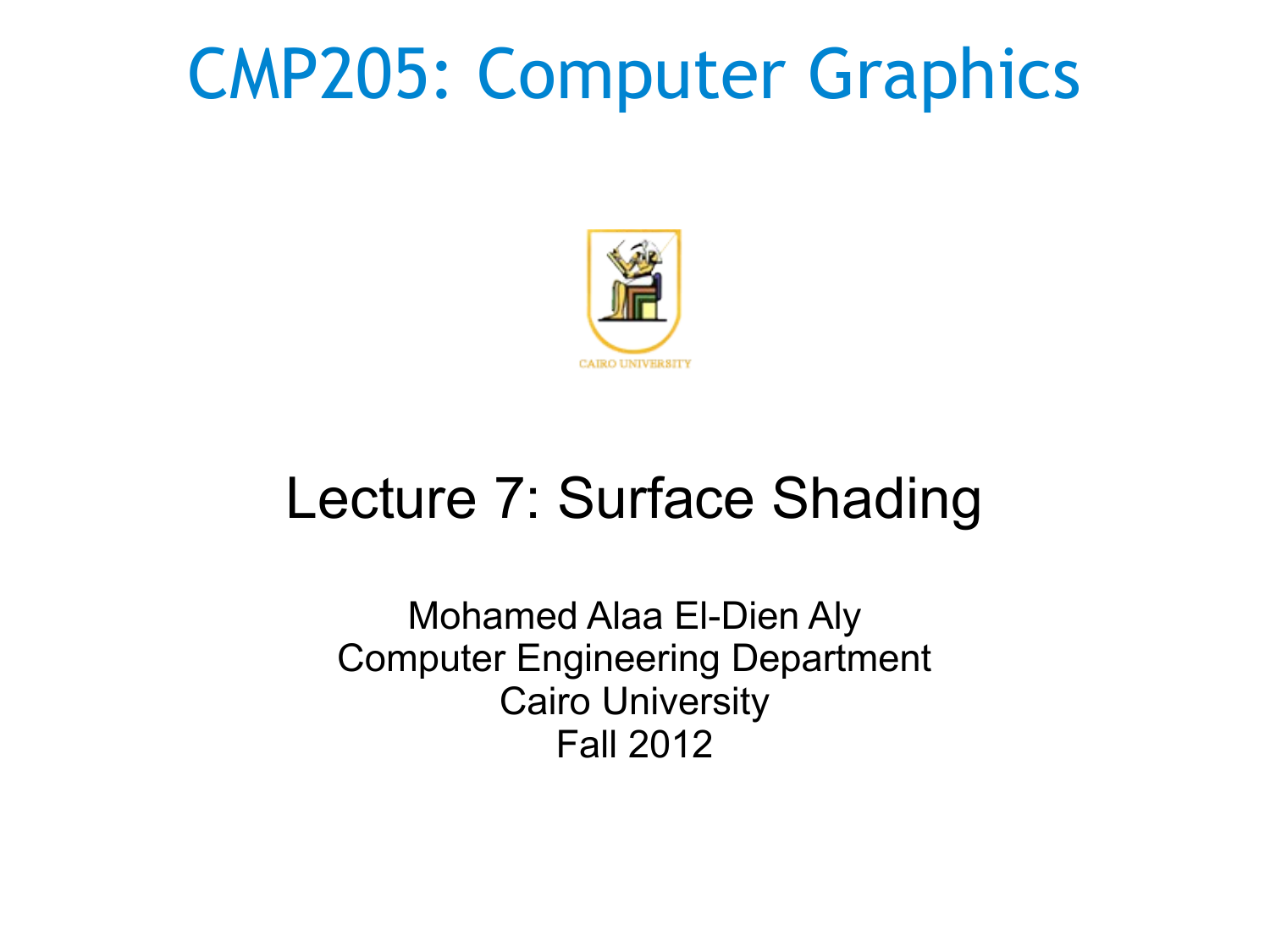### Agenda

- Lighting and Surface Rendering
- Shading Models
	- Diffuse
	- Ambient
	- Specular
- Light Sources
- Surface Rendering
	- Flat
	- Gourard
	- Phong

Acknowledgment: Some slides adapted from Steve Marschner and Maneesh Agrawala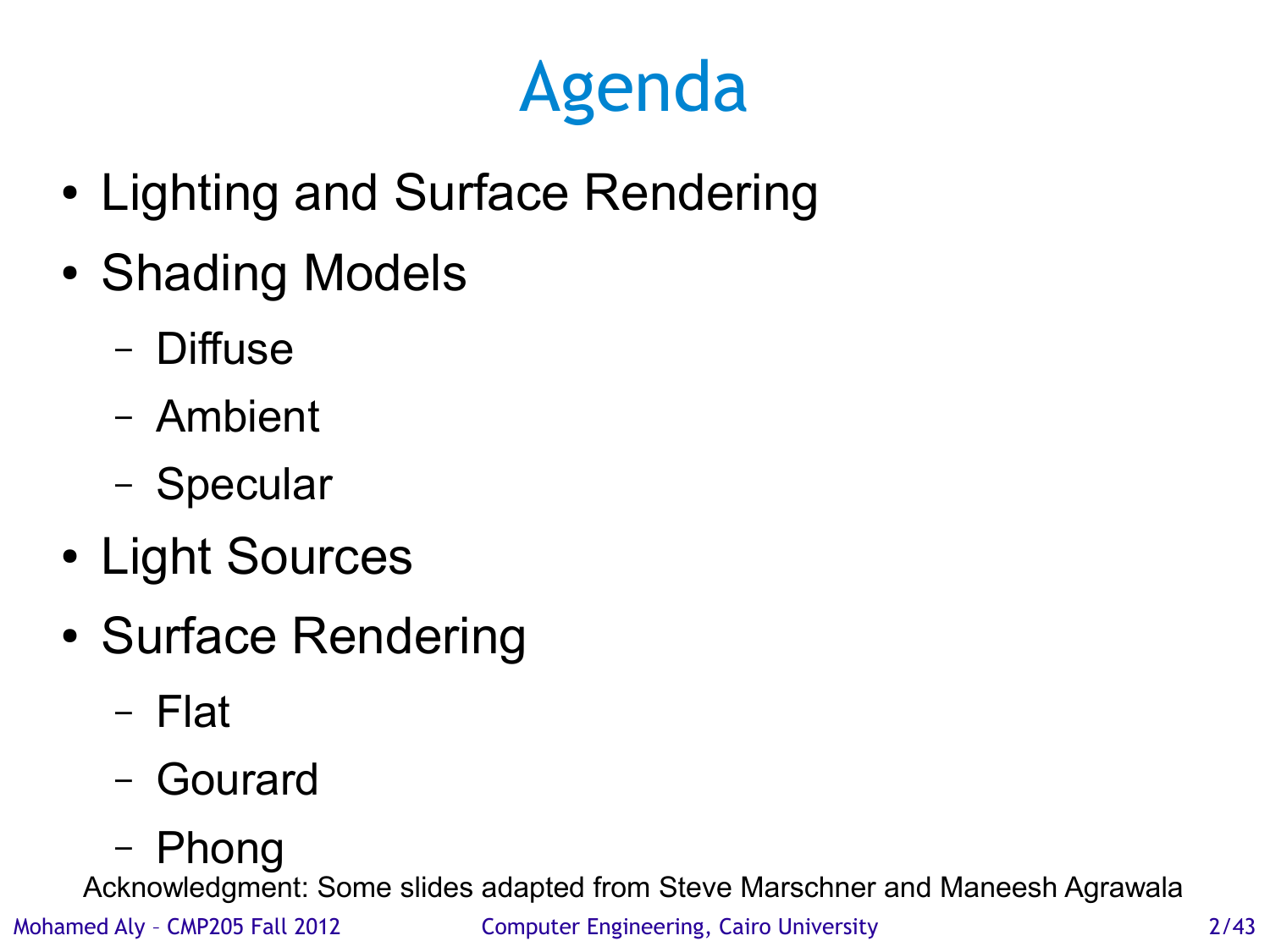# **Lighting**

- Lighting Model: what is the color of a particular position on the object surface
	- a.k.a.: Shading Model, Illumination Model



- **Surface Rendering Model:** what is the color of a pixel of a rasterized triangle
	- a.k.a.: Shading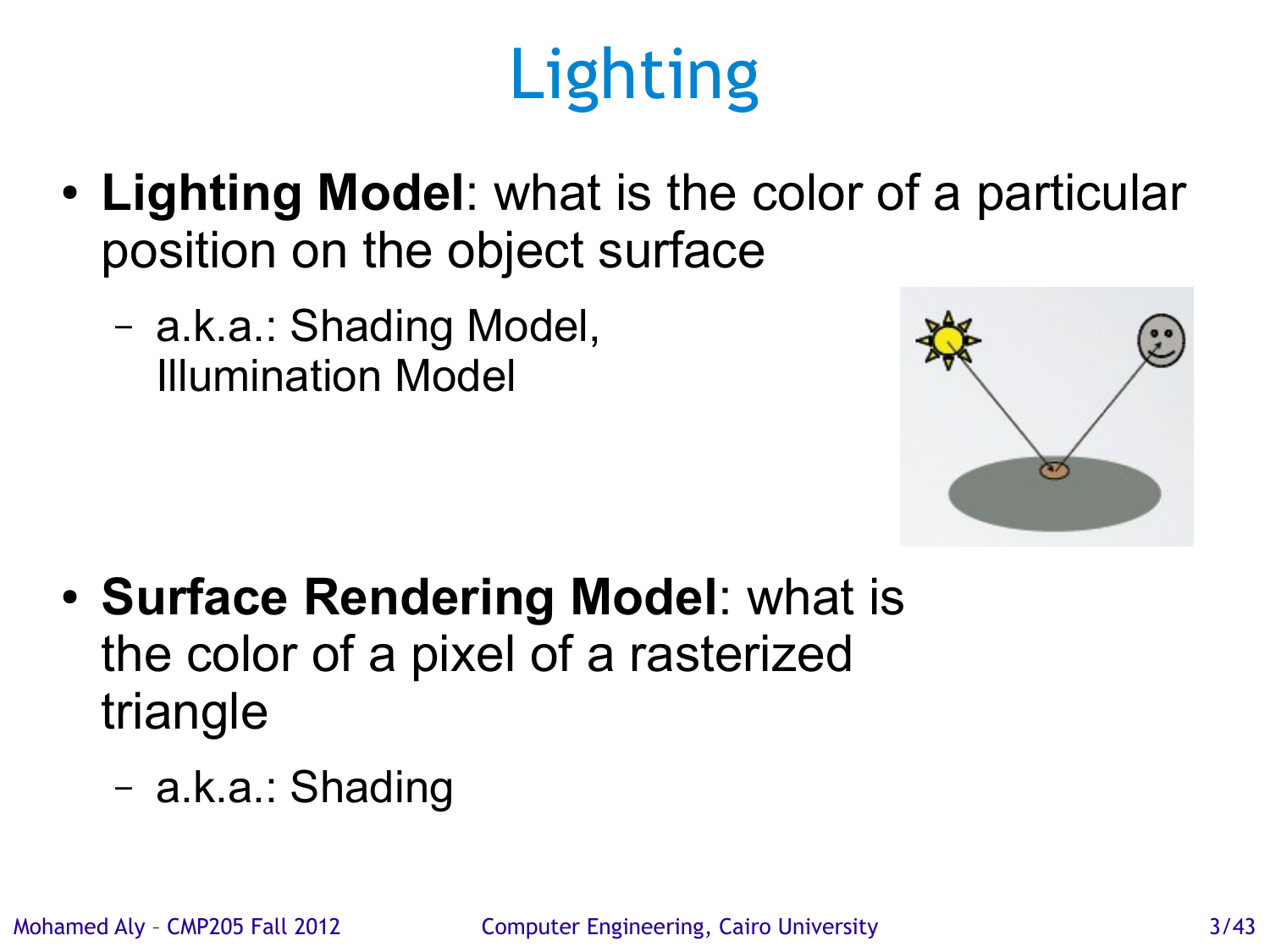

#### Mohamed Aly - CMP205 Fall 2012 Computer Engineering, Cairo University 4/43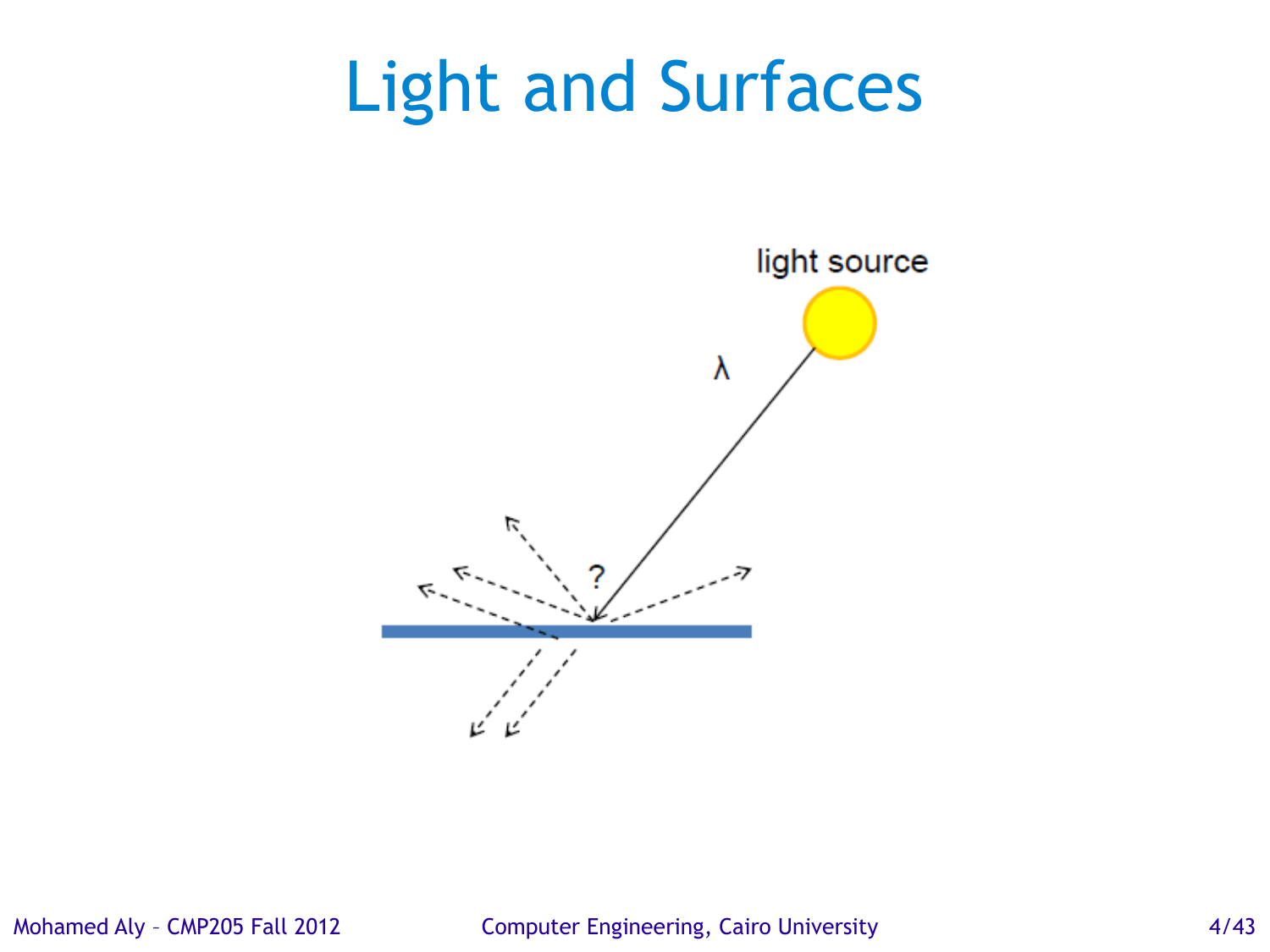

### Absorption

Mohamed Aly - CMP205 Fall 2012 Computer Engineering, Cairo University 6/43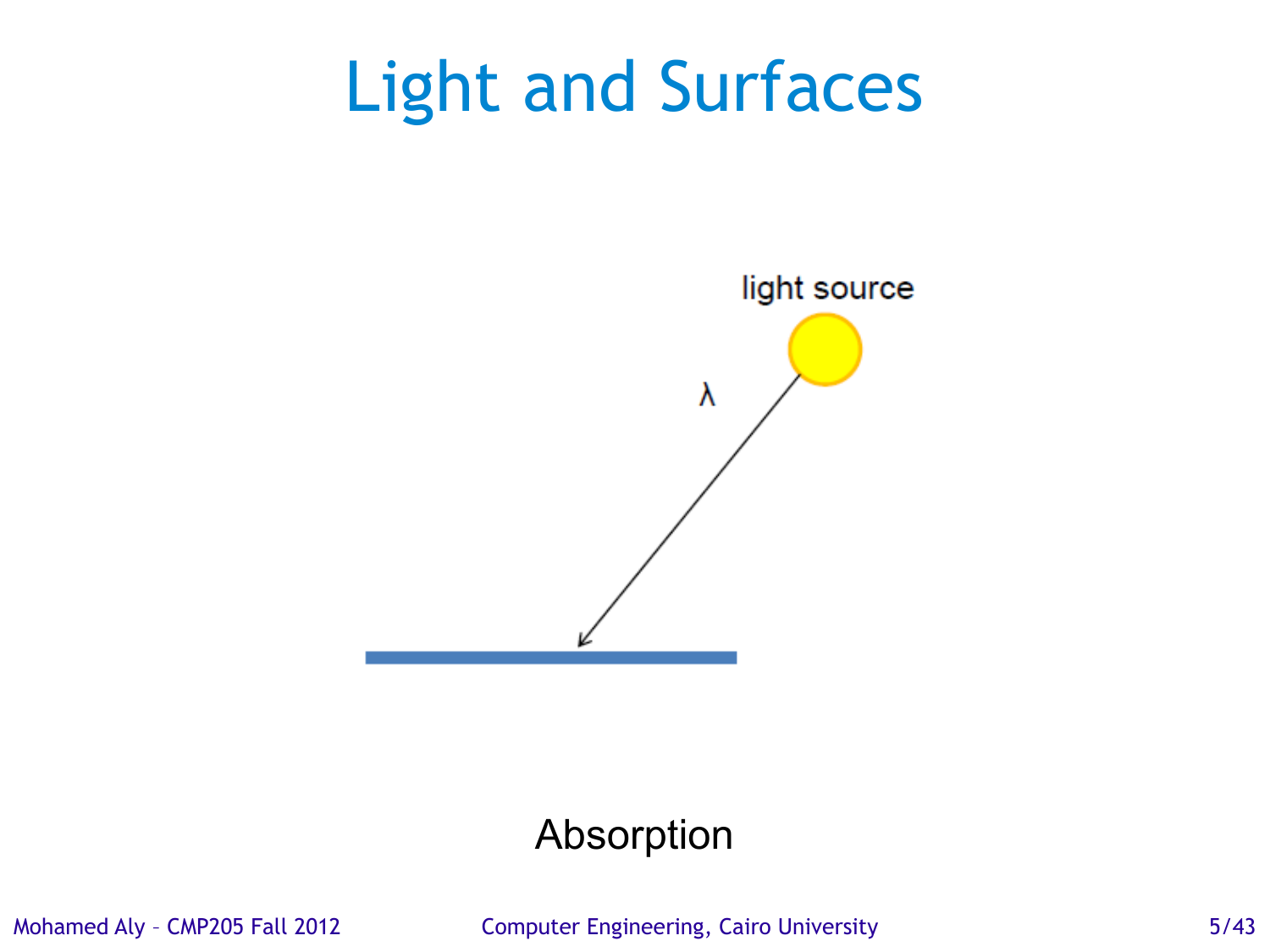

### **Diffusion**

Mohamed Aly - CMP205 Fall 2012 Computer Engineering, Cairo University 6/43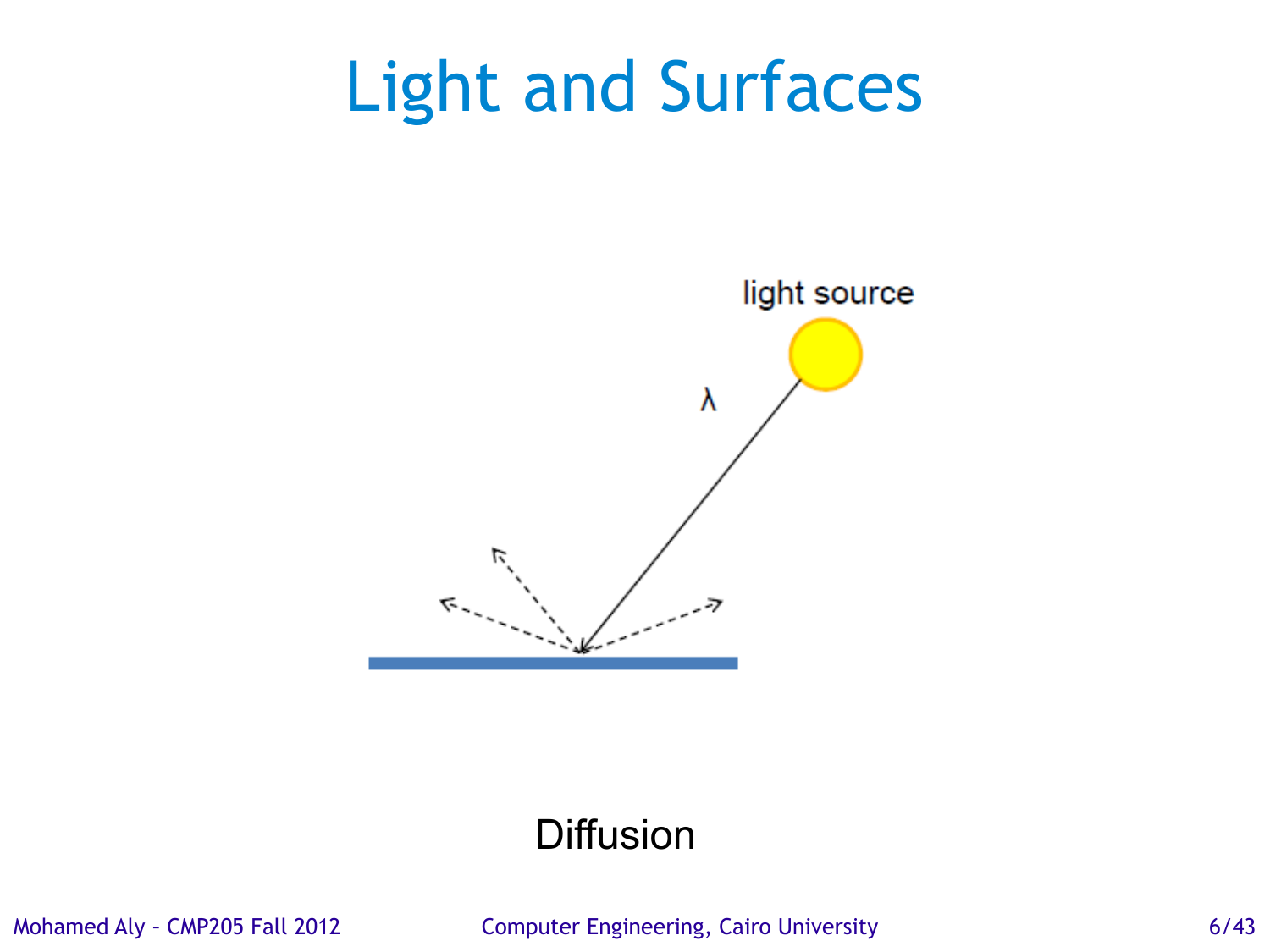

### (Specular) Reflection

Mohamed Aly - CMP205 Fall 2012 Computer Engineering, Cairo University 7/43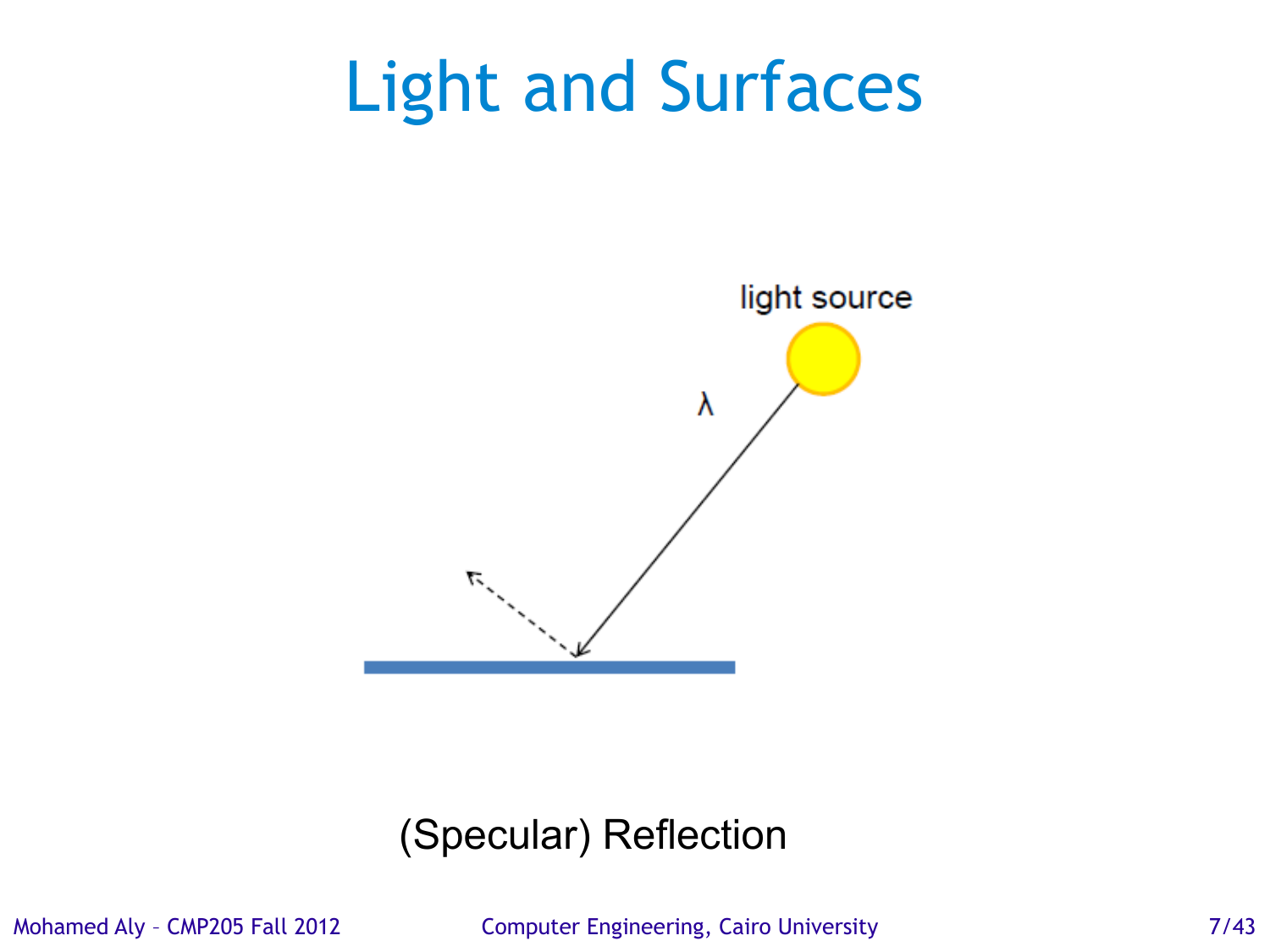### Bidirectional Reflectance Distribution Function (BRDF)



 $\rho\big(\hat{v_{_i}},\hat{v_{_r}},\hat{n}\big)$ 

### Ratio between reflected and incident light

Mohamed Aly - CMP205 Fall 2012 Computer Engineering, Cairo University 6/43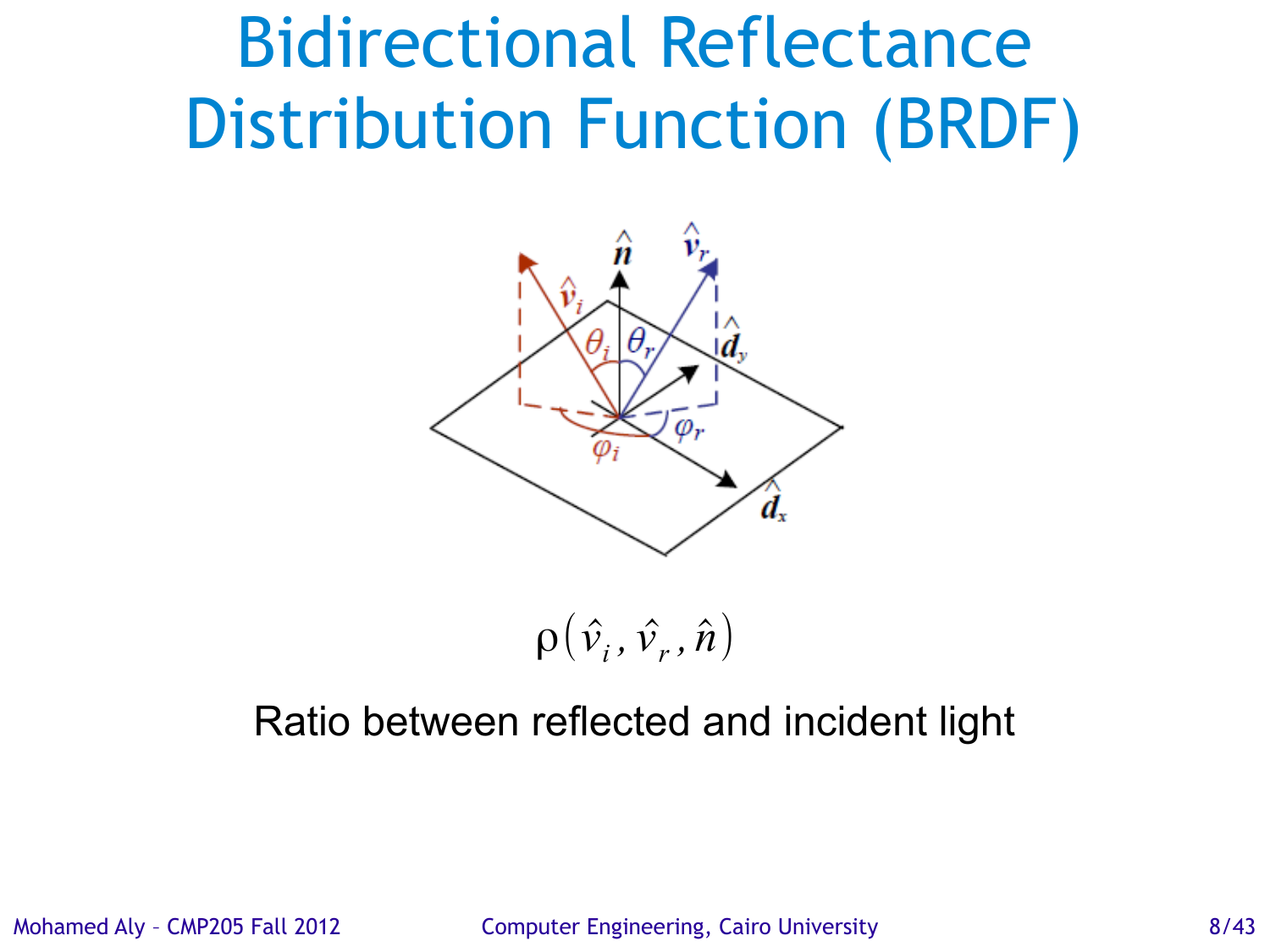### BRDF

Approximate BRDF as:

- A diffuse component
- A specular component
- An ambient component



Mohamed Aly - CMP205 Fall 2012 Computer Engineering, Cairo University 6/43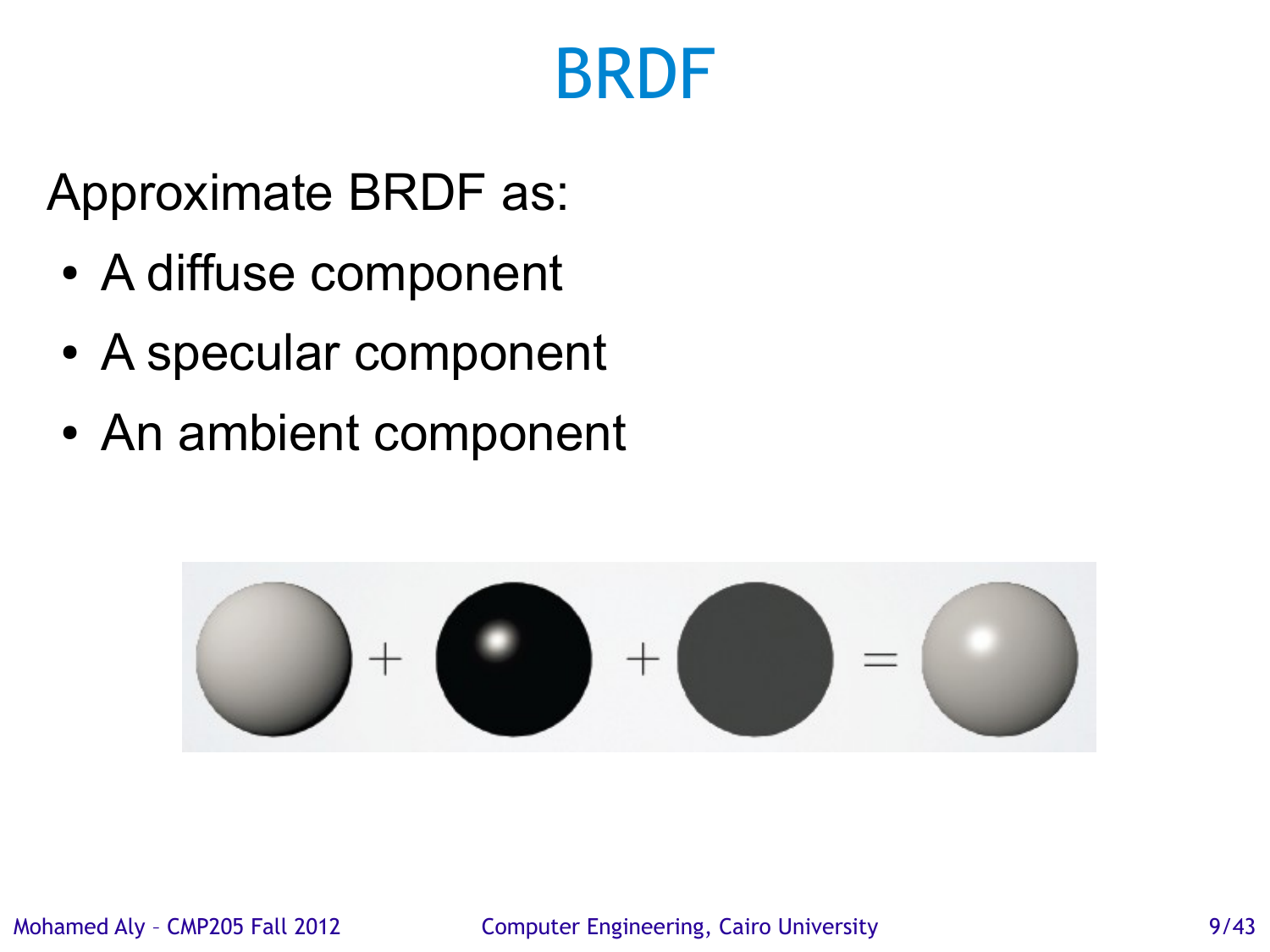

Reflected light same in all directions





Reflected light depends on θ

#### Mohamed Aly - CMP205 Fall 2012 Computer Engineering, Cairo University 10/43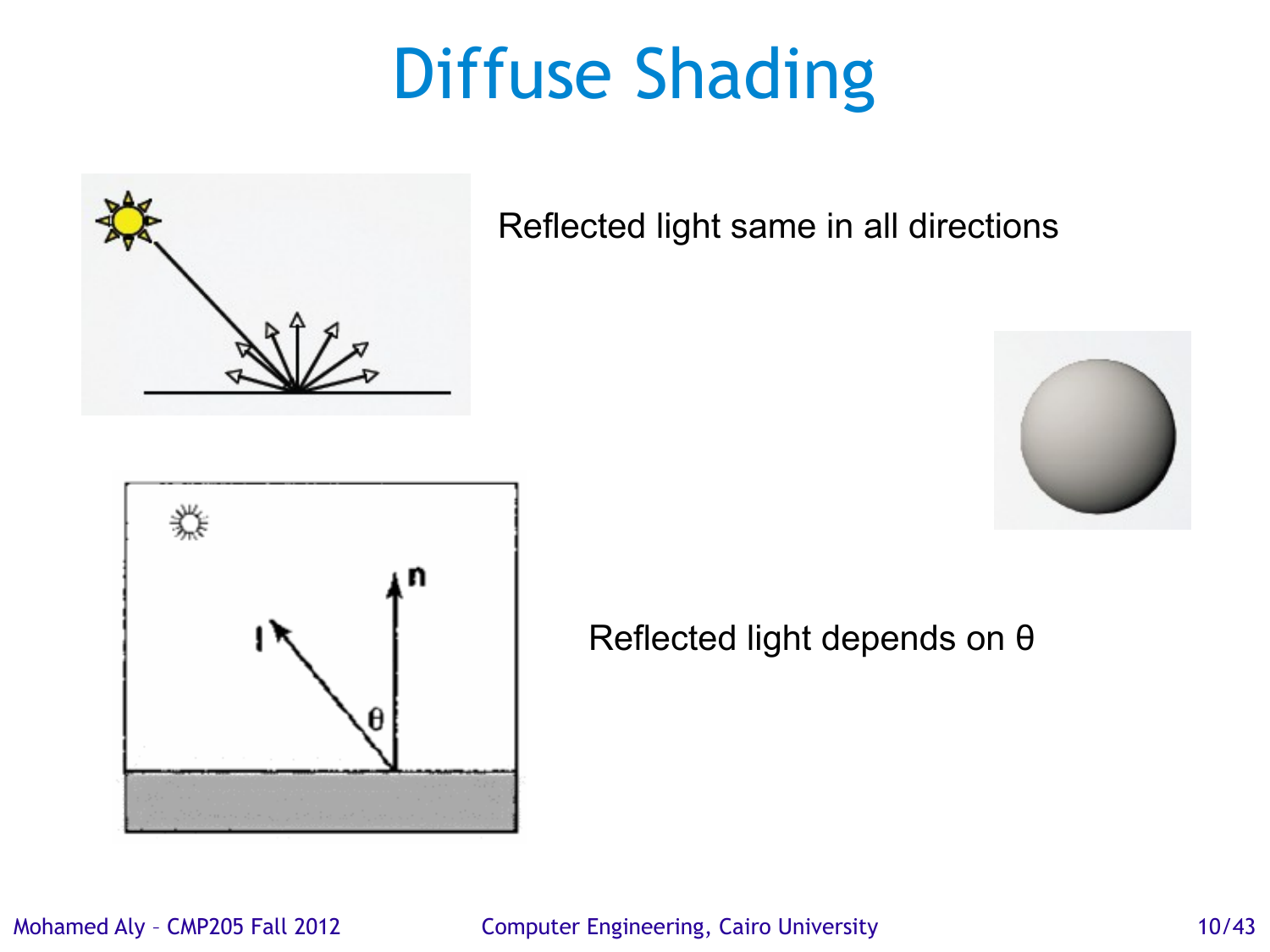#### Lambert's Cosine Law

$$
\rho_d \propto \cos \theta
$$
 or  $\rho_d \propto n \cdot l$ 

 $\rho_d = k_d (n \cdot l)$ 



$$
\rho_d = k_d \max(0, \mathbf{n} \cdot \mathbf{l})
$$

$$
R = k_d I \max(0, \mathbf{n} \cdot \mathbf{l})
$$

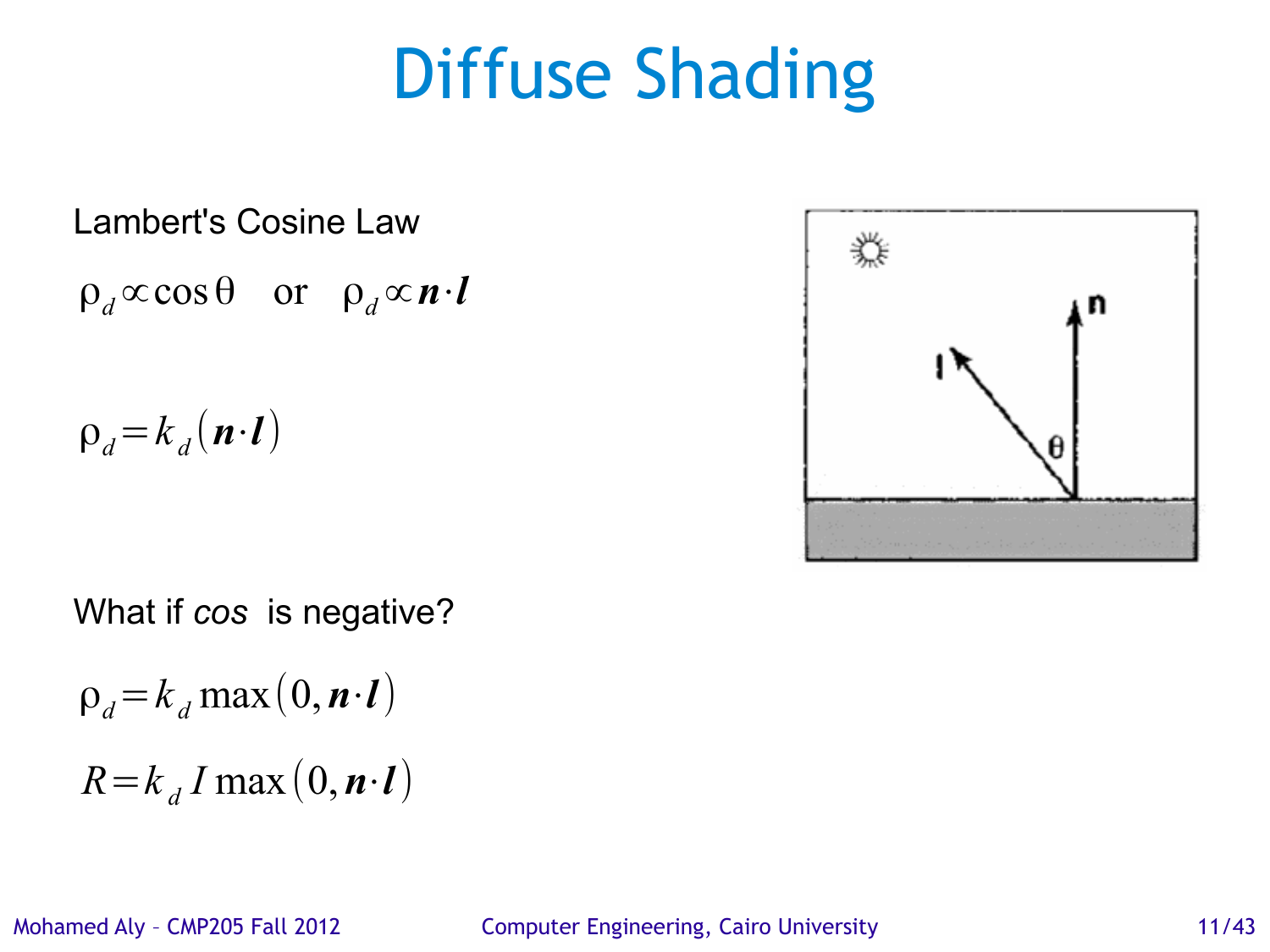



#### Reflected light independent of viewing direction !

Mohamed Aly - CMP205 Fall 2012 Computer Engineering, Cairo University 12/43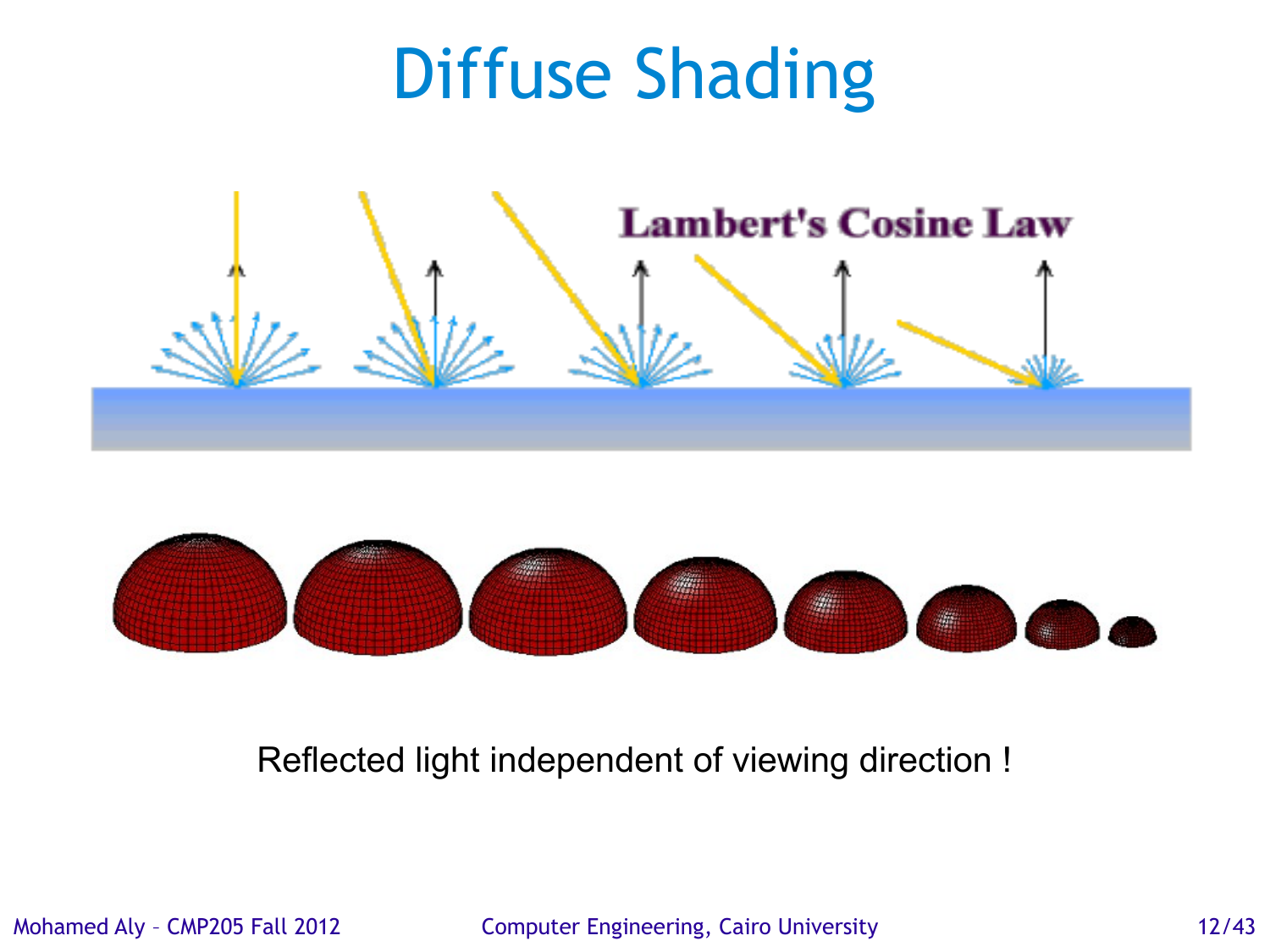

#### Reflected light depends on position of light source !

Mohamed Aly – CMP205 Fall 2012 Computer Engineering, Cairo University 13/43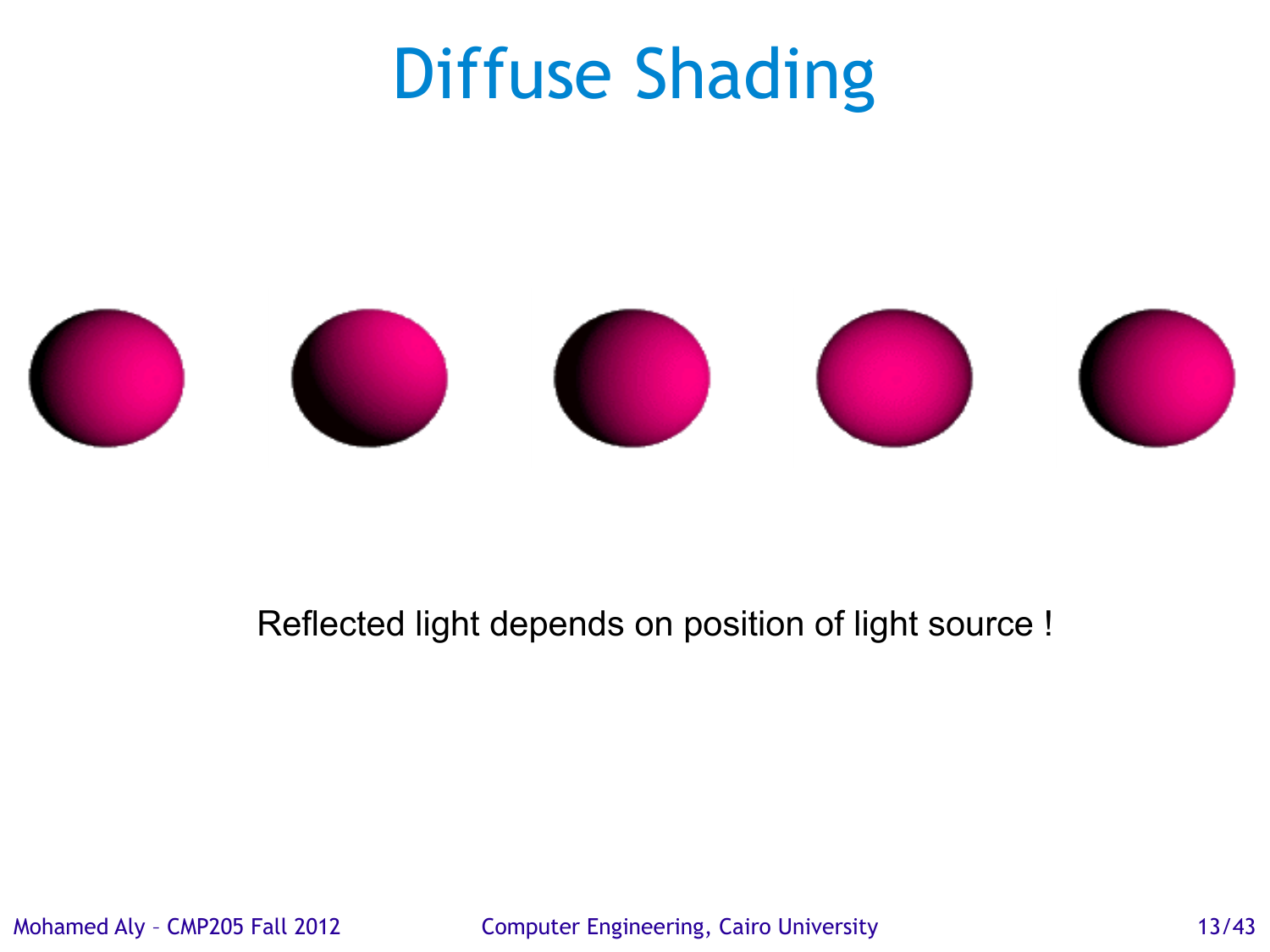

Light leaving a surface point in a specific direction



Light leaving each point on the surface

Mohamed Aly – CMP205 Fall 2012 Computer Engineering, Cairo University 14/43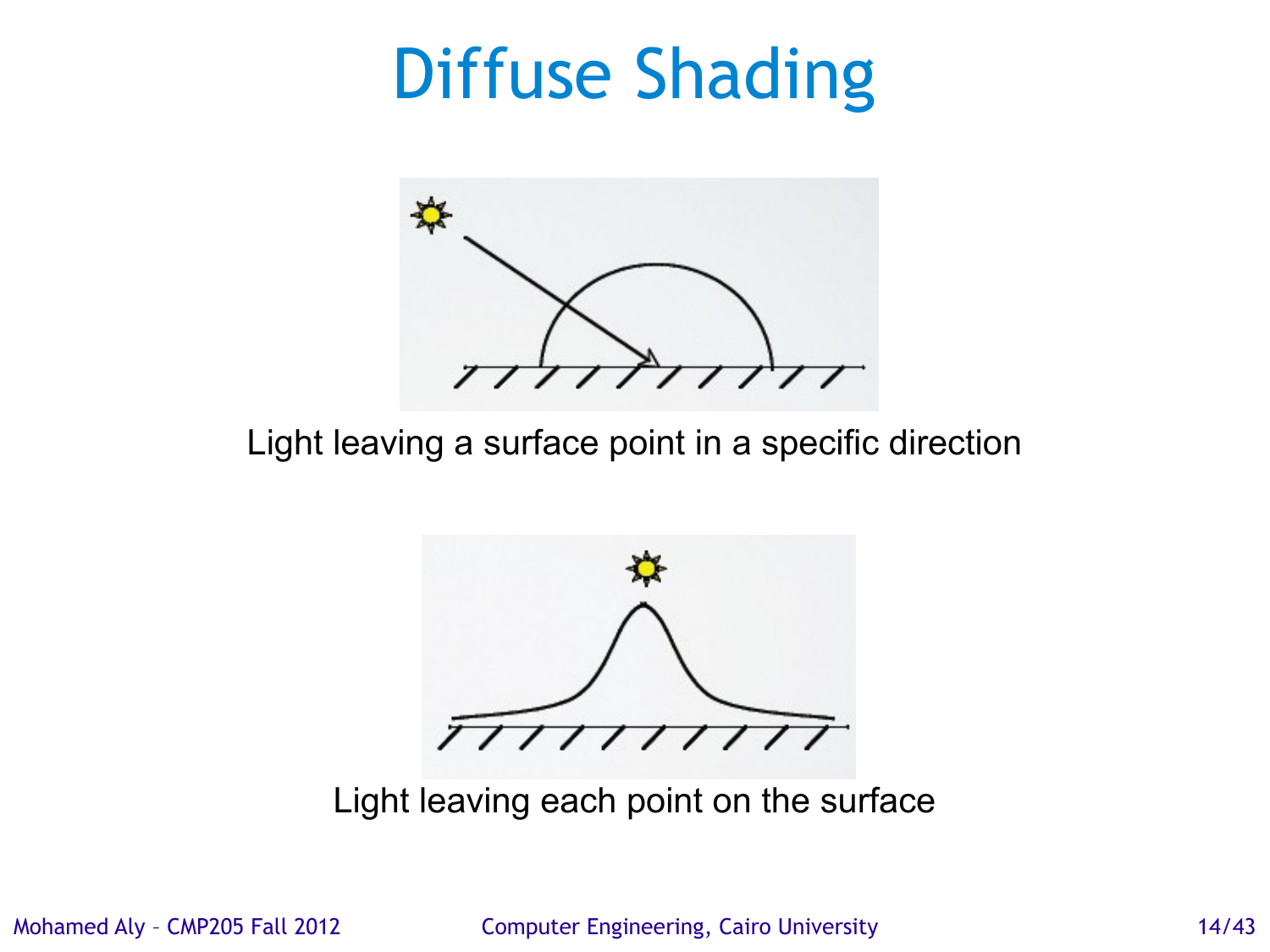# Ambient Shading  $\rho_d = k_d \max(0, n \cdot l)$

What if *θ ≥ 90* ?

 $\rho_d = 0$  i.e. dark surface  $\theta$ 

Add *ambient* lighting component. Accounts for light reflected from the surroundings.

$$
\underline{\phantom{a}}\underline{\phantom{a}}
$$

$$
\rho_a = k_a
$$

$$
R = k_a I_a
$$

Mohamed Aly - CMP205 Fall 2012 Computer Engineering, Cairo University 15/43

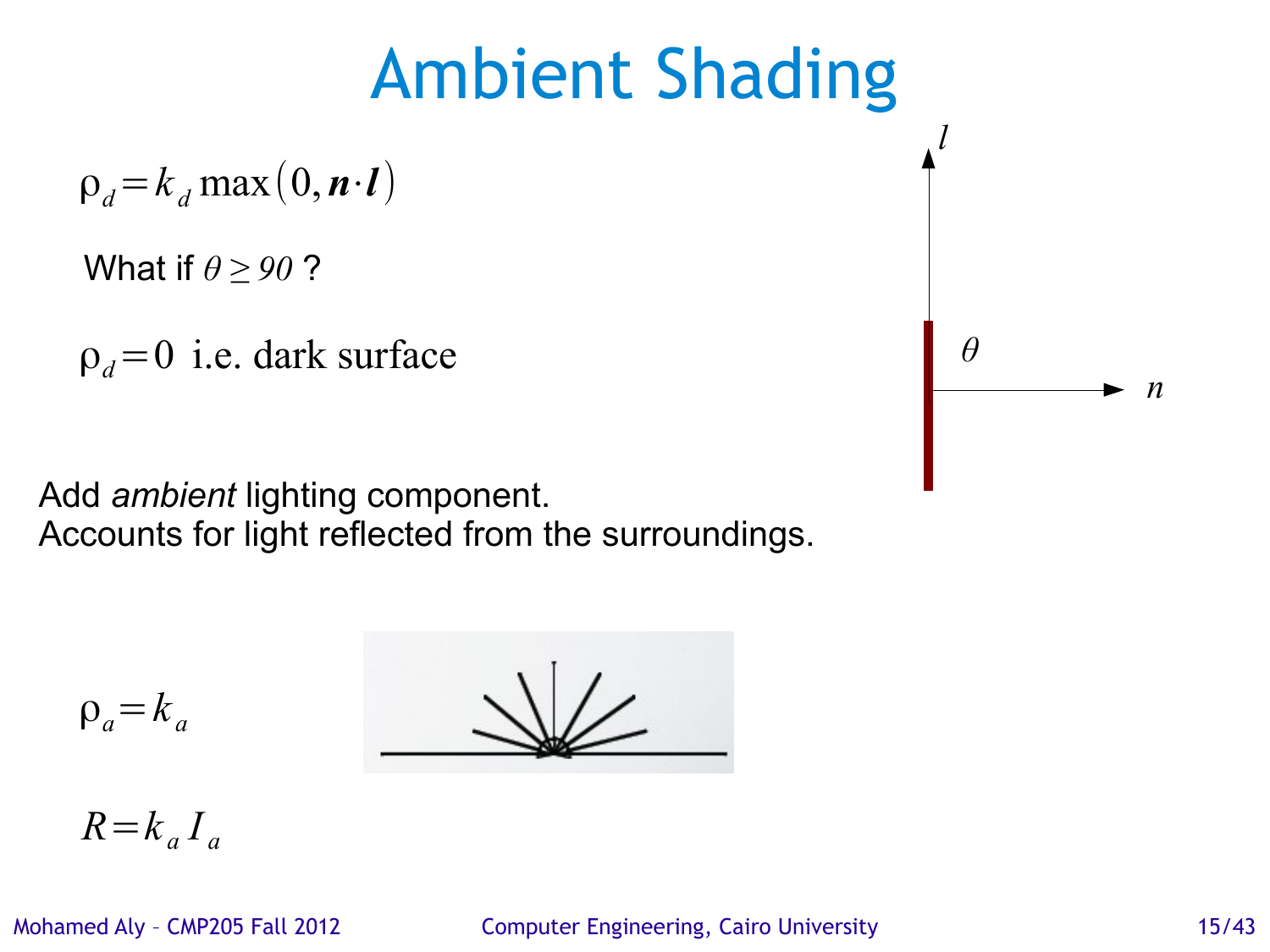- Mirror-like reflection
- Good approximation for some surfaces
- Depends on the viewing direction
- Phong Ilumination Model



Mohamed Aly – CMP205 Fall 2012 Computer Engineering, Cairo University 16/43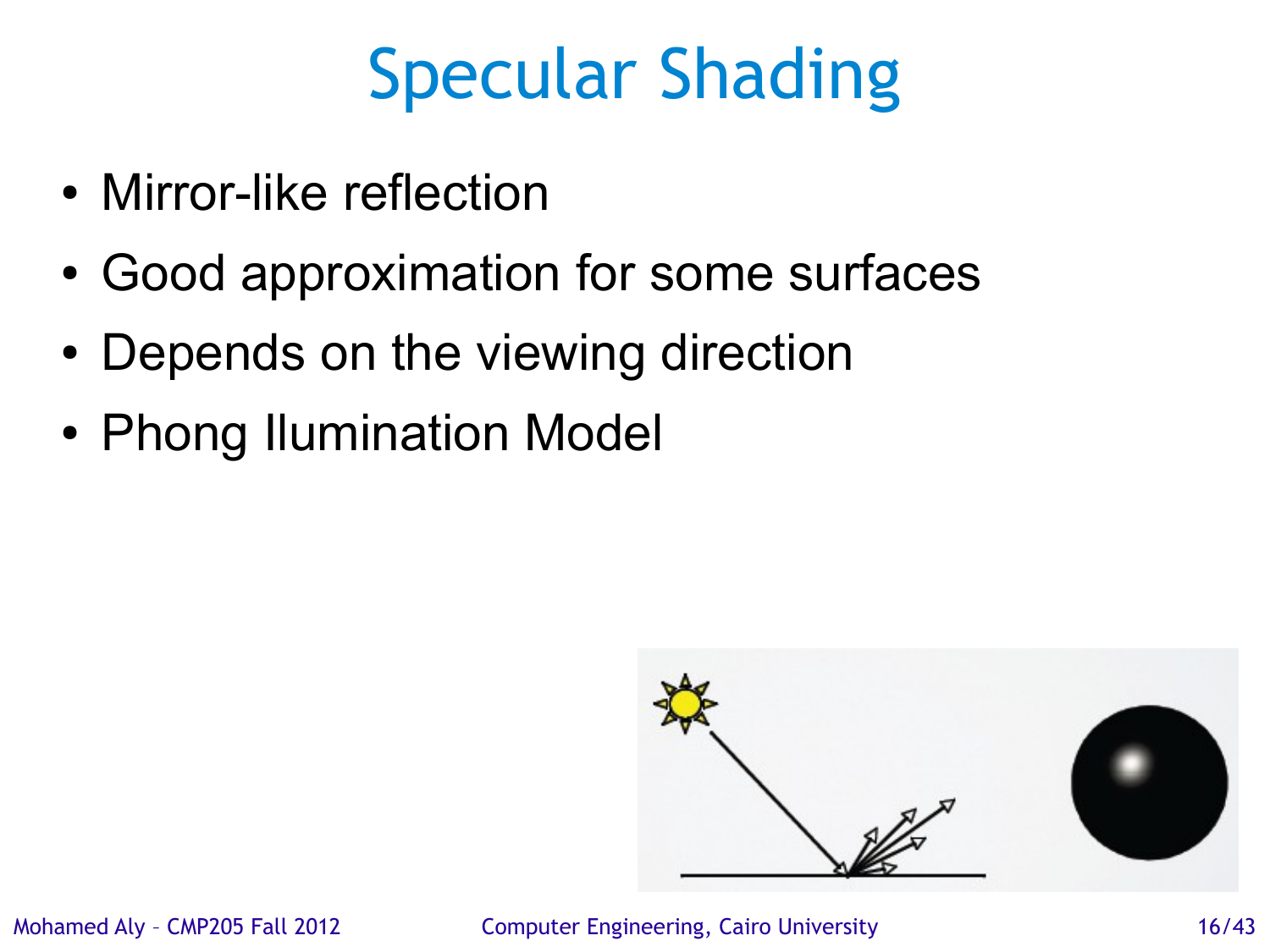Incidence angle equals Reflection angle

Specular highlight depends on viewing angle *σ*

$$
\rho_s = k_s \max\left(0, \boldsymbol{e} \cdot \boldsymbol{r}\right)
$$

Problems?

$$
\rho_s = k_s \max\left(0, \boldsymbol{e} \cdot \boldsymbol{r}\right)^p
$$

*p*: Phong Exponent

$$
R = k_s I \max(0, e \cdot r)^p
$$

Mohamed Aly - CMP205 Fall 2012 Computer Engineering, Cairo University 17/43

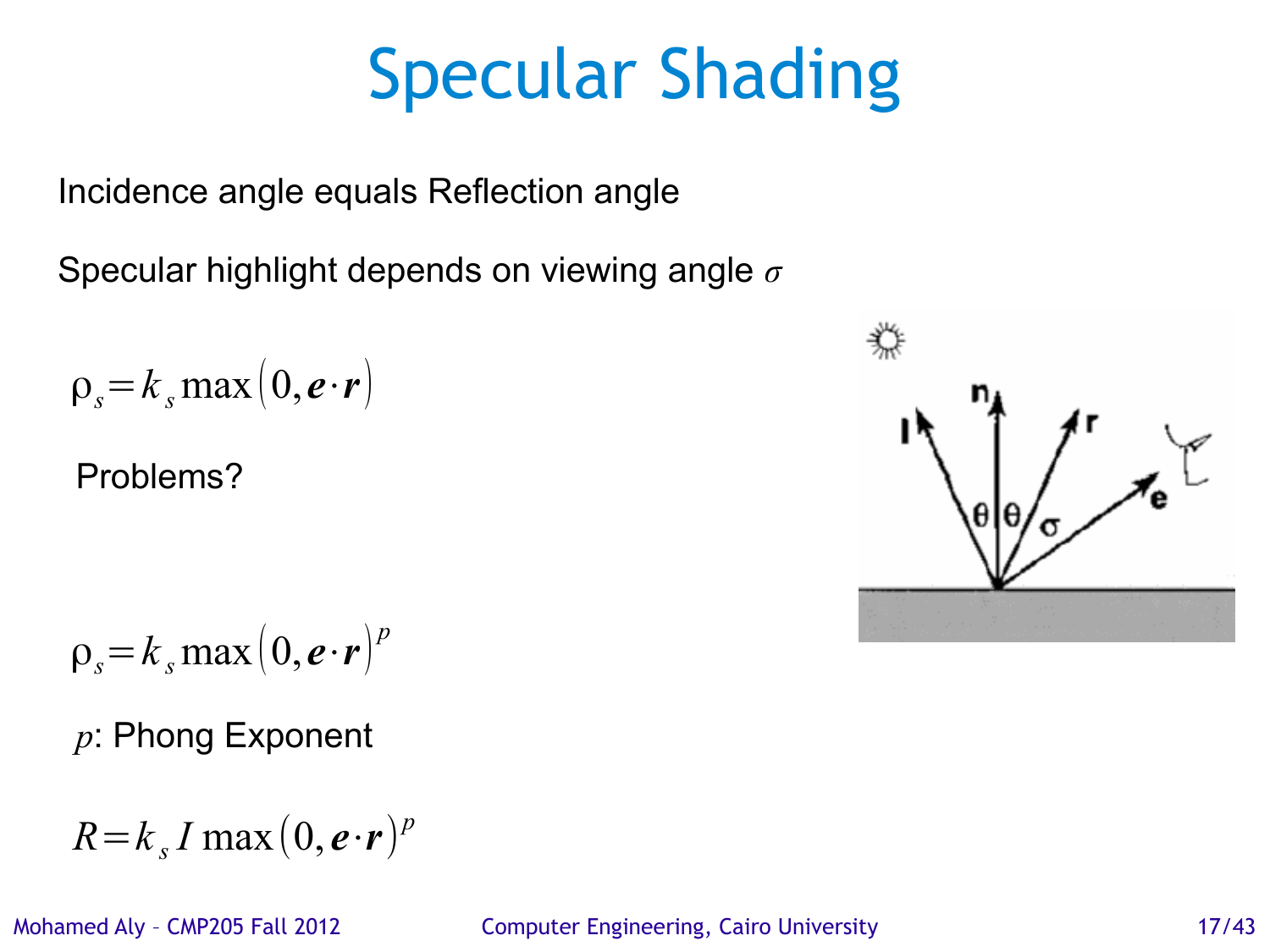

Mohamed Aly – CMP205 Fall 2012 Computer Engineering, Cairo University 18/43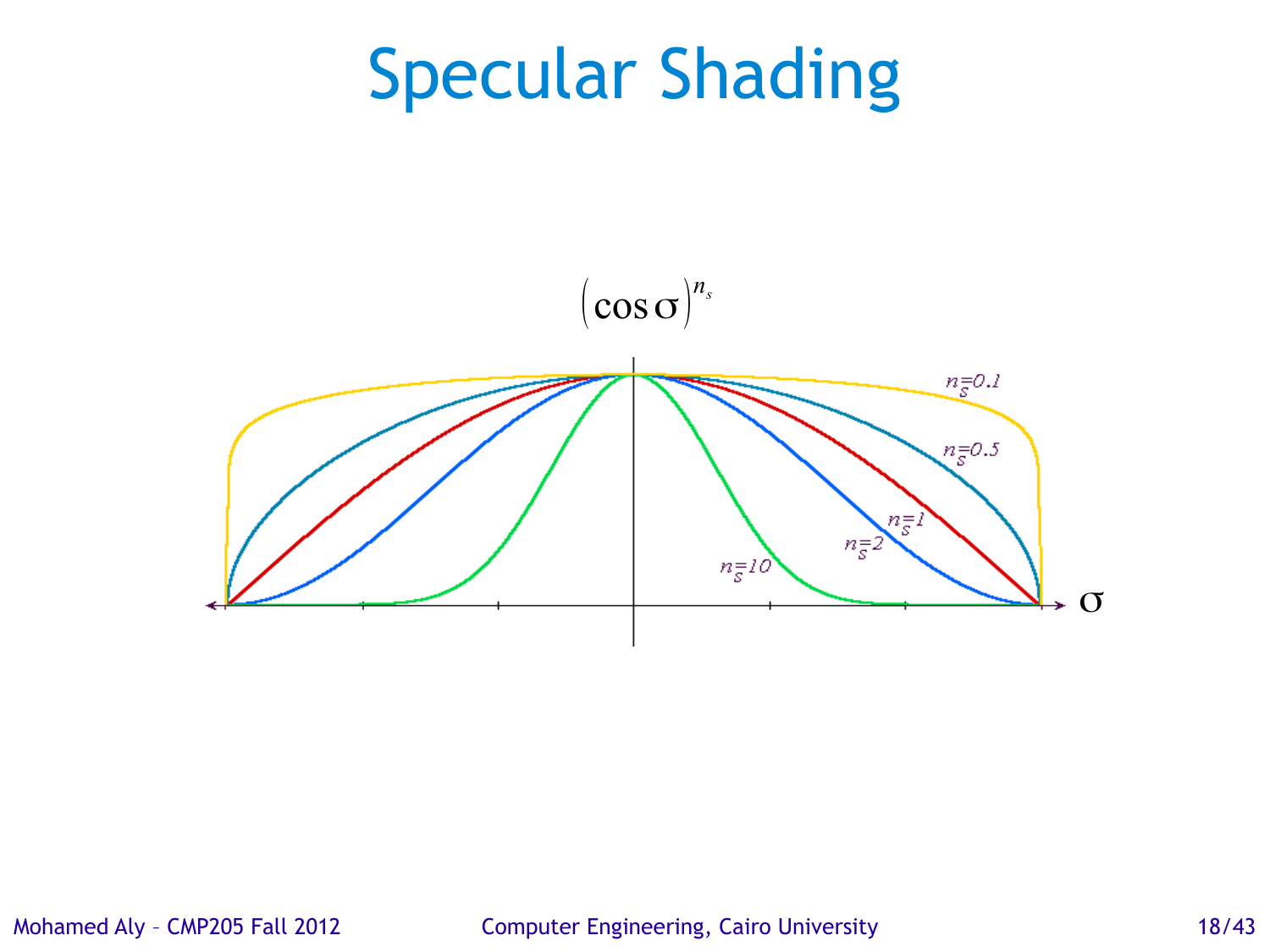

#### Different values for *p*

Mohamed Aly - CMP205 Fall 2012 Computer Engineering, Cairo University 19/43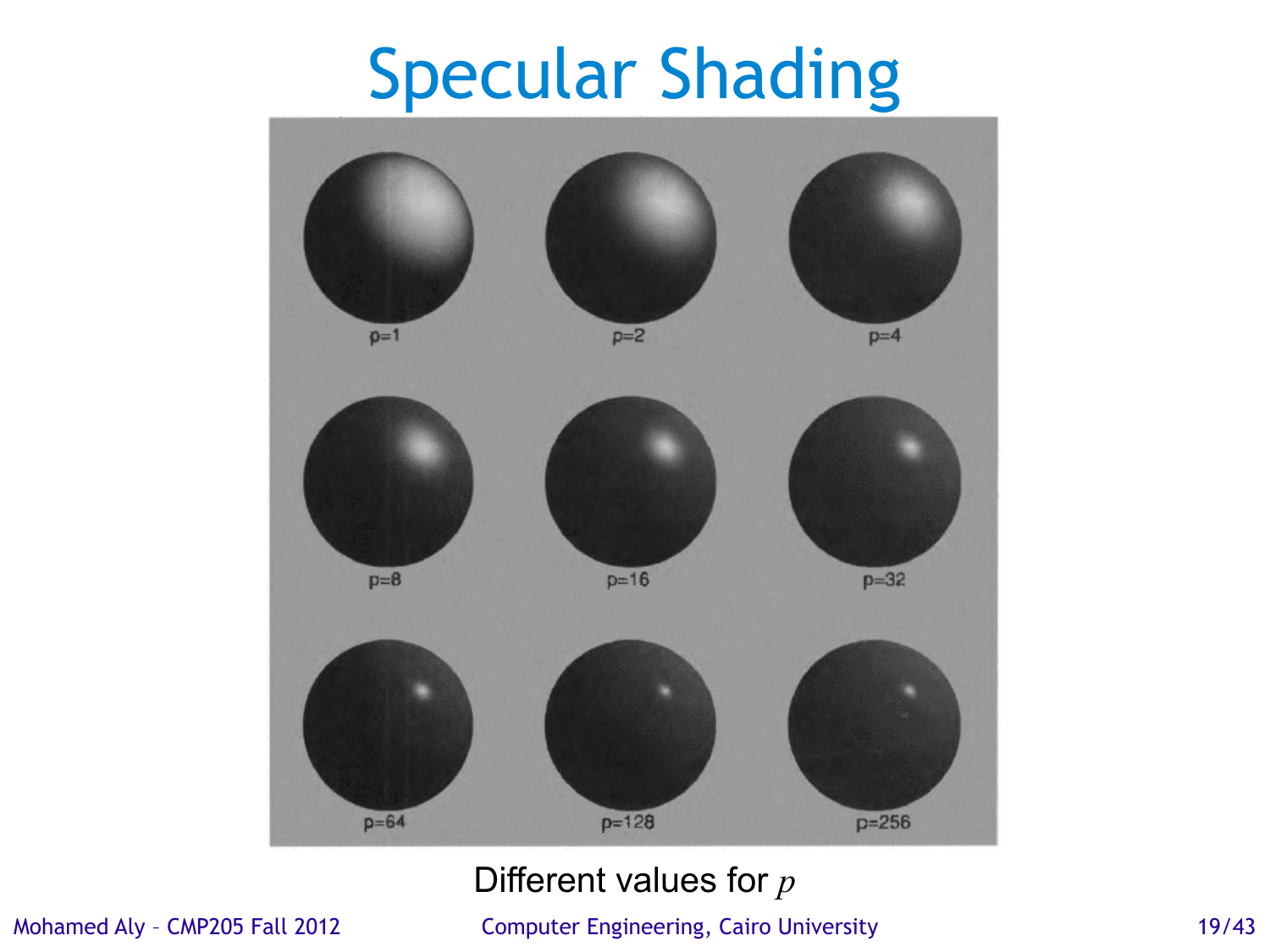

Different light source direction



Different values for *p*

Mohamed Aly – CMP205 Fall 2012 Computer Engineering, Cairo University 20/43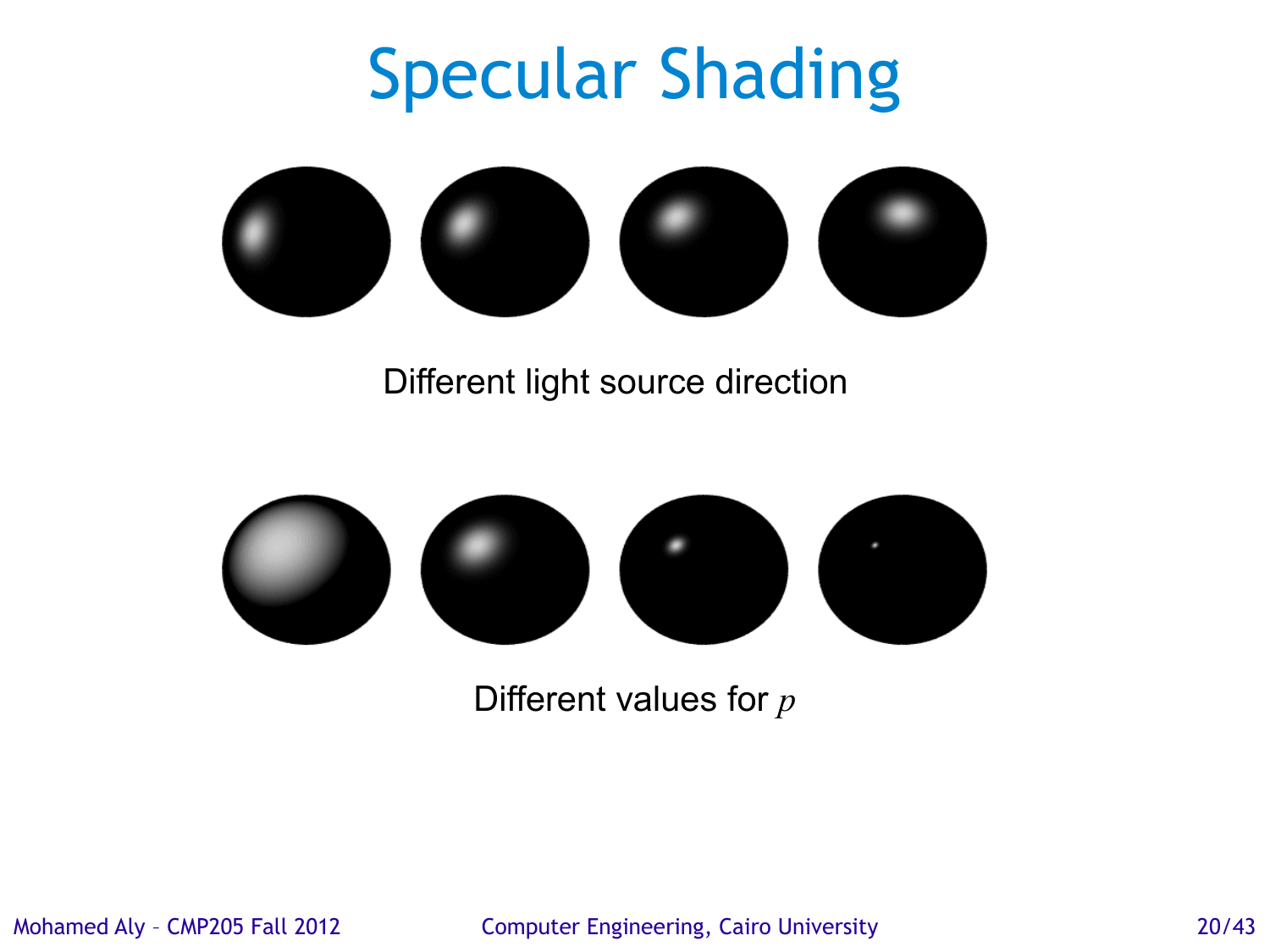$$
\rho_s = k_s \max\left(0, \boldsymbol{e} \cdot \boldsymbol{r}\right)^p
$$

#### How do we compute *r*?

*r*=−*l*+2cosθ *n*

*r*=−*l*+2(*l*⋅*n*)*n*





Mohamed Aly – CMP205 Fall 2012 Computer Engineering, Cairo University 21/43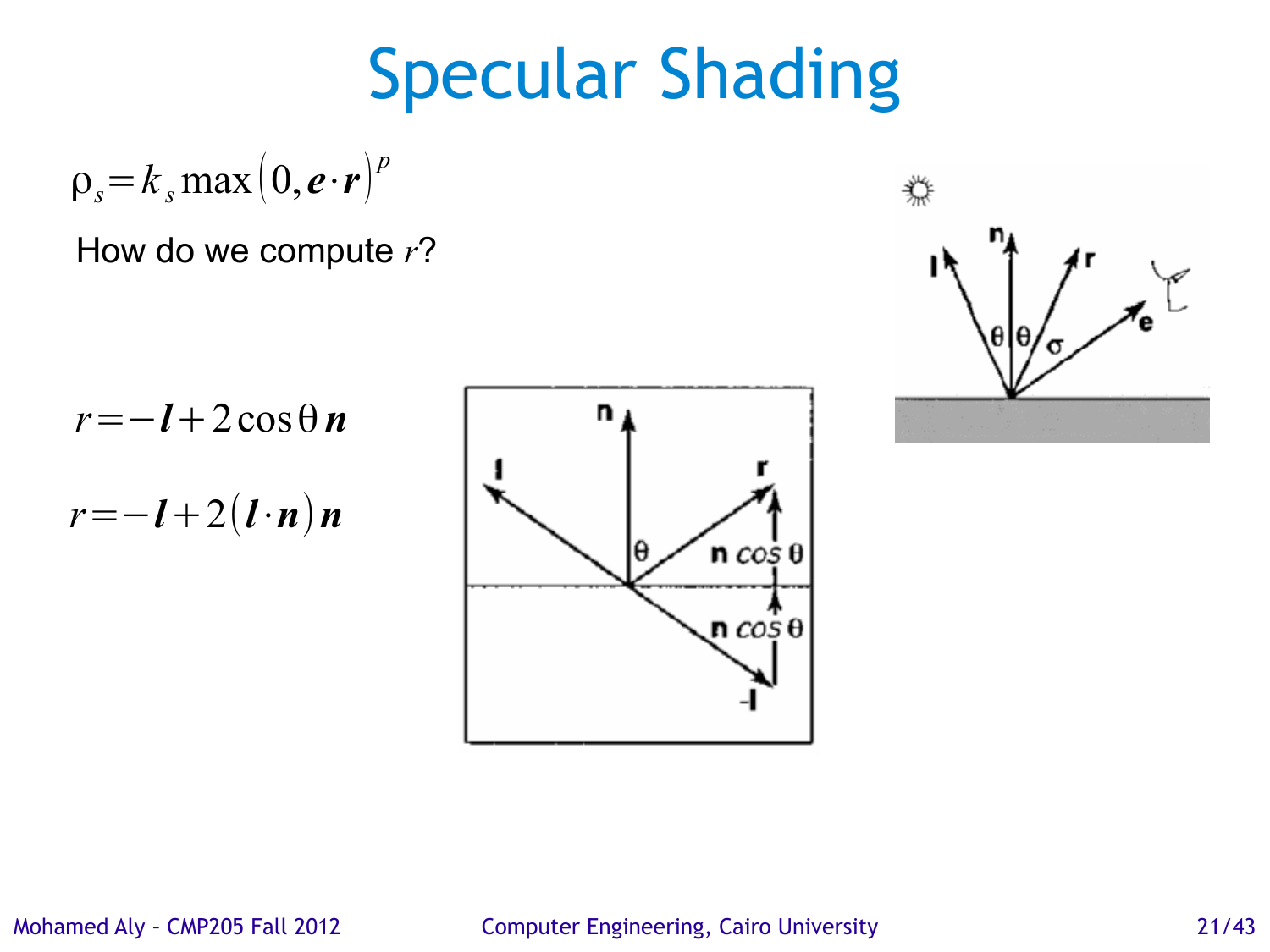# Mohamed Aly – CMP205 Fall 2012 Computer Engineering, Cairo University 22/43

### Specular Shading

Alternative: Look at halfway vector *h*

Want *h* to line up with *n* i.e.  $\omega = 0$ 

$$
\rho_s = k_s (\boldsymbol{h} \cdot \boldsymbol{n})^p
$$
 or  $R = k_s I (\boldsymbol{h} \cdot \boldsymbol{n})^p$ 

What is *h*?

$$
h=\frac{l+e}{\|l+e\|}
$$

Advantage? Dot product always +ve above the plane!

Disadvantage? Square root and divide !

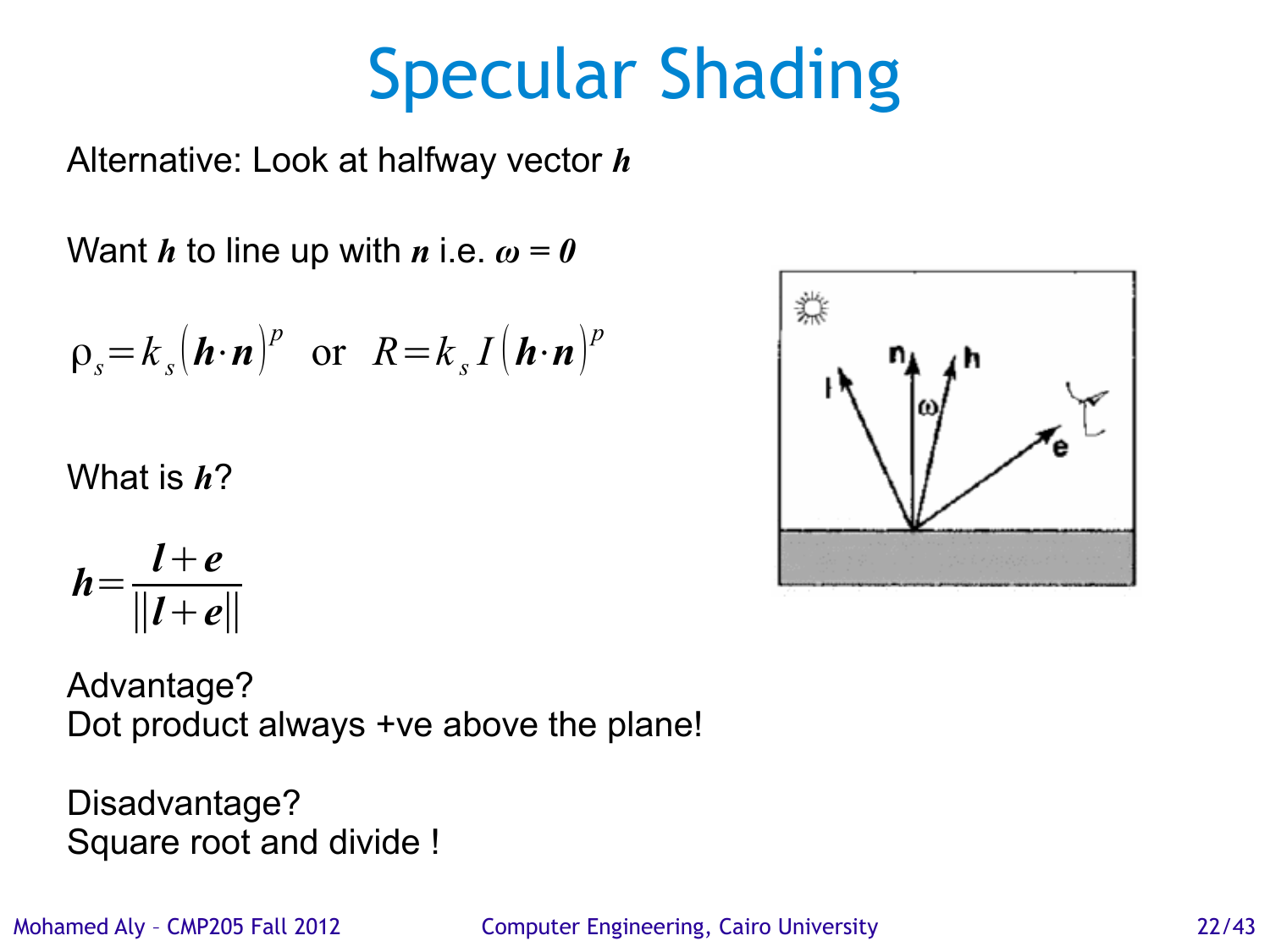

Light leaving a surface point in a specific direction



Light leaving each point on the surface

Mohamed Aly – CMP205 Fall 2012 Computer Engineering, Cairo University 23/43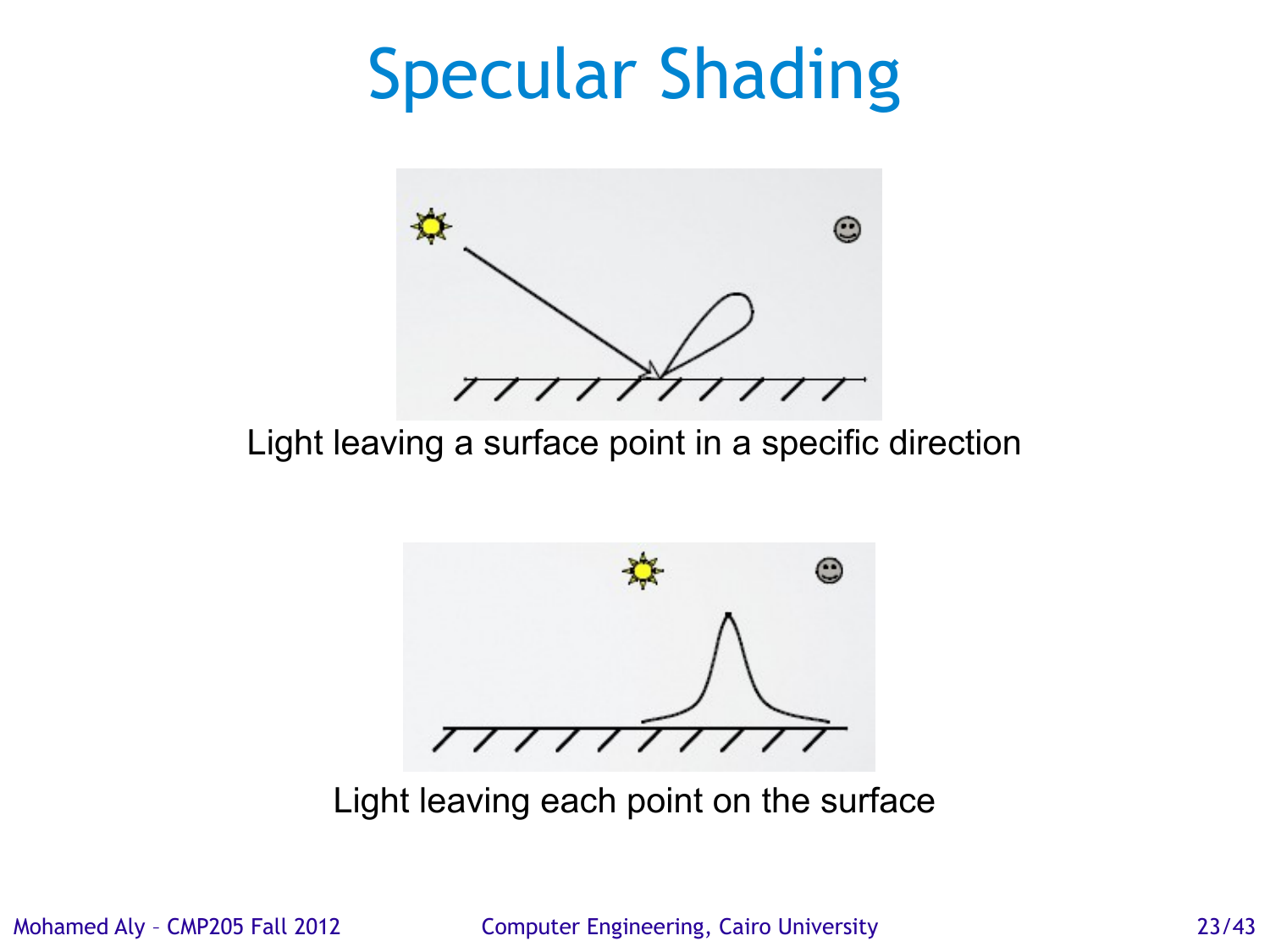### Summing Up: Phone Shading Model n l r e ₩ **Surface**

 $R = k_a I_a + k_d I \max(0, l \cdot n) + k_s I \max(0, e \cdot r)^p$ 

*R*: Reflected light *I*: Incident light source

Mohamed Aly – CMP205 Fall 2012 Computer Engineering, Cairo University 24/43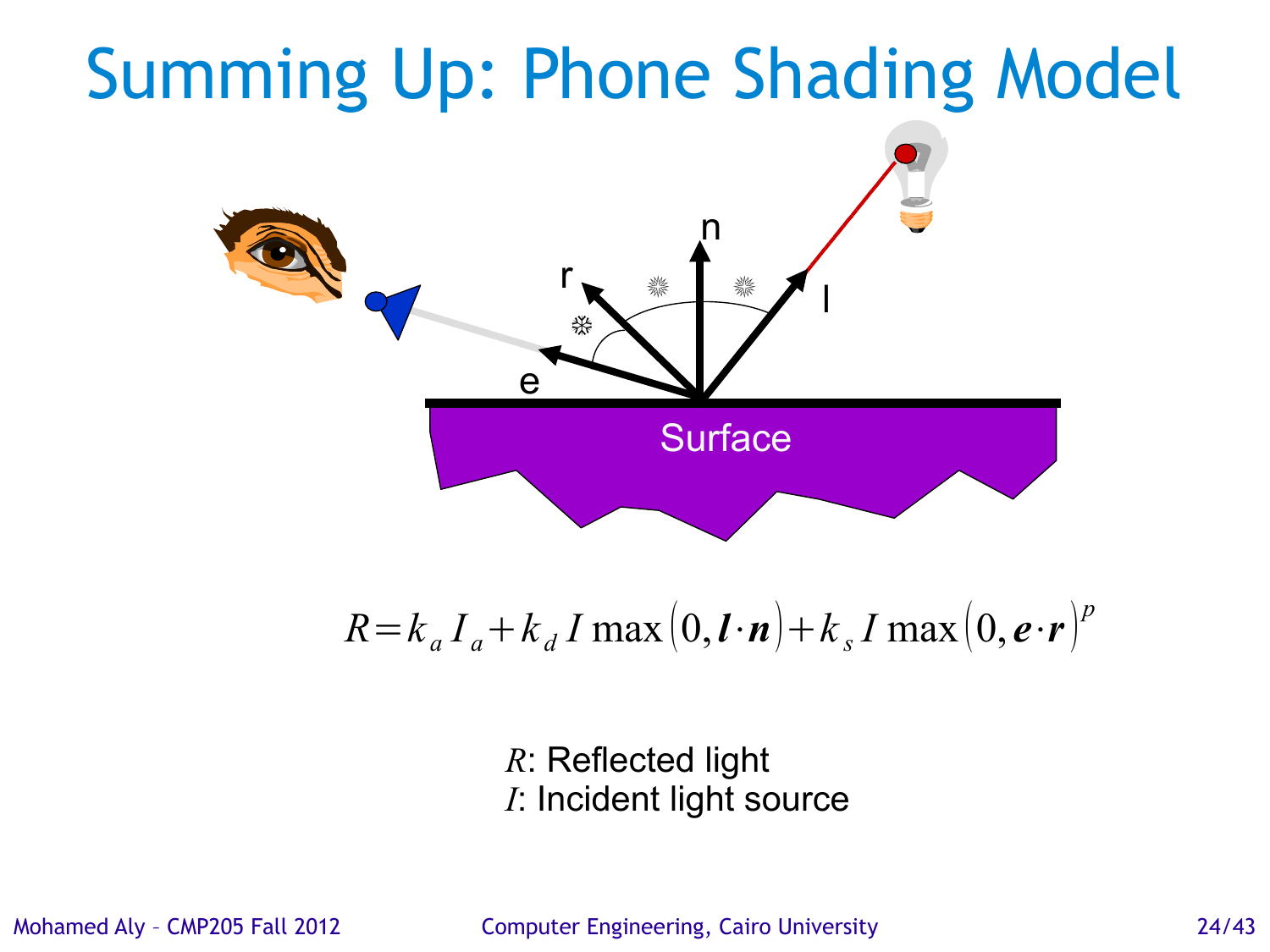### Summing Up: Phone Shading Model



$$
R = k_a I_a + \sum_i k_d I_i \max\left(0, l_i \cdot n\right) + k_s I_i \max\left(0, e \cdot r_i\right)^p
$$

Mohamed Aly – CMP205 Fall 2012 Computer Engineering, Cairo University 25/43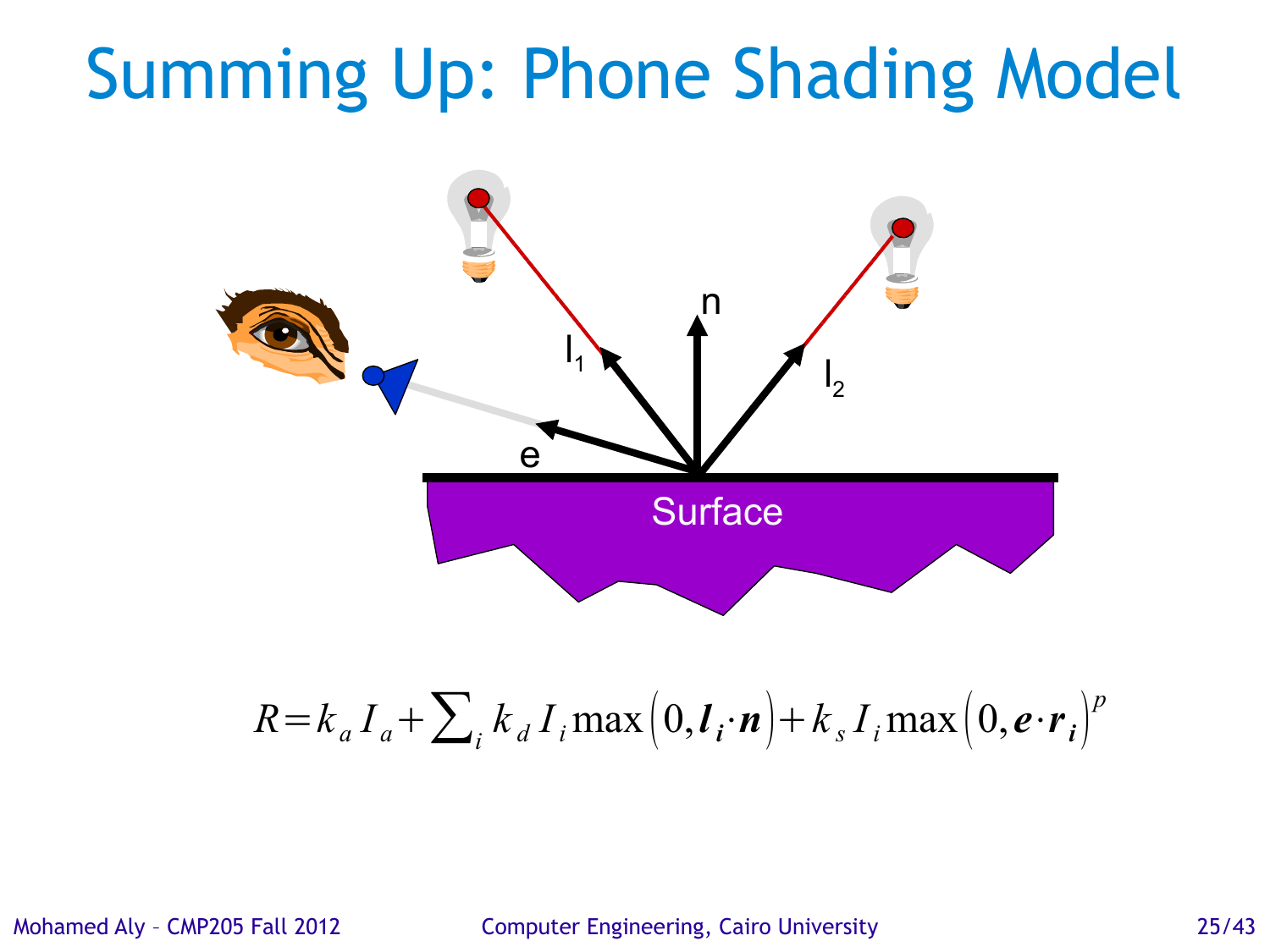### Summing Up: Phone Shading Model



Mohamed Aly – CMP205 Fall 2012 Computer Engineering, Cairo University 26/43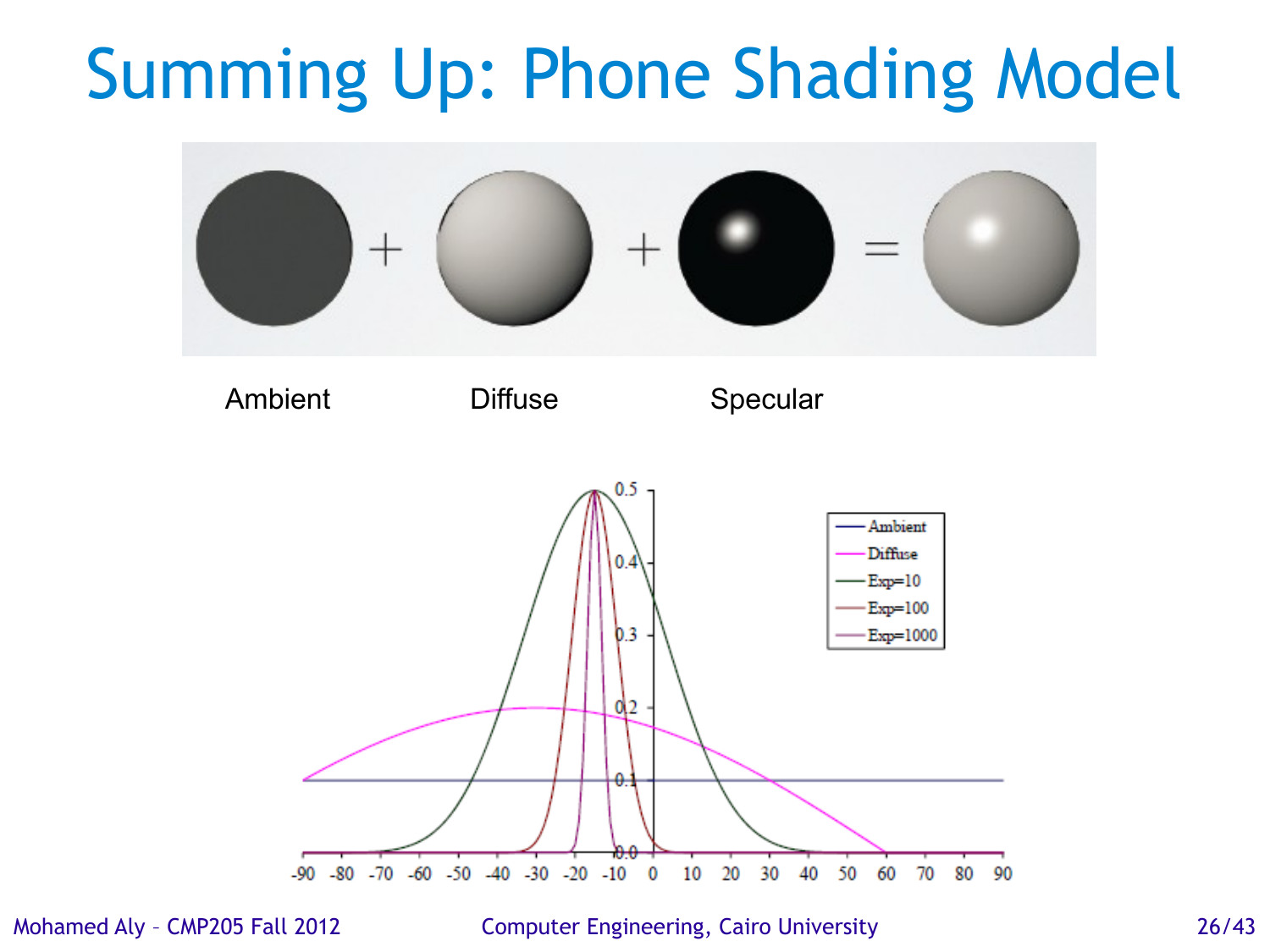### Color

What about colored light?

Create different components for R, G, and B !

For example for the blue component:

$$
R_{B} = k_{aB} I_{aB} + \sum_{i} k_{i} I_{iB} \max\left(0, \mathbf{I}_{i} \cdot \mathbf{n}\right) + k_{sB} I_{iB} \max\left(0, \mathbf{e} \cdot \mathbf{r}_{i}\right)^{p}
$$

So we end up with 3 dimensional vectors for:  $k_{a}$ ,  $k_{a}$ ,  $k_{s}$ 

$$
\boldsymbol{k}_{a} = \begin{bmatrix} k_{aR} \\ k_{aG} \\ k_{aB} \end{bmatrix} \& \boldsymbol{k}_{d} = \begin{bmatrix} k_{dR} \\ k_{dG} \\ k_{dB} \end{bmatrix} \& \boldsymbol{k}_{s} = \begin{bmatrix} k_{sR} \\ k_{sG} \\ k_{sB} \end{bmatrix} \in R^{3}
$$

Mohamed Aly – CMP205 Fall 2012 Computer Engineering, Cairo University 27/43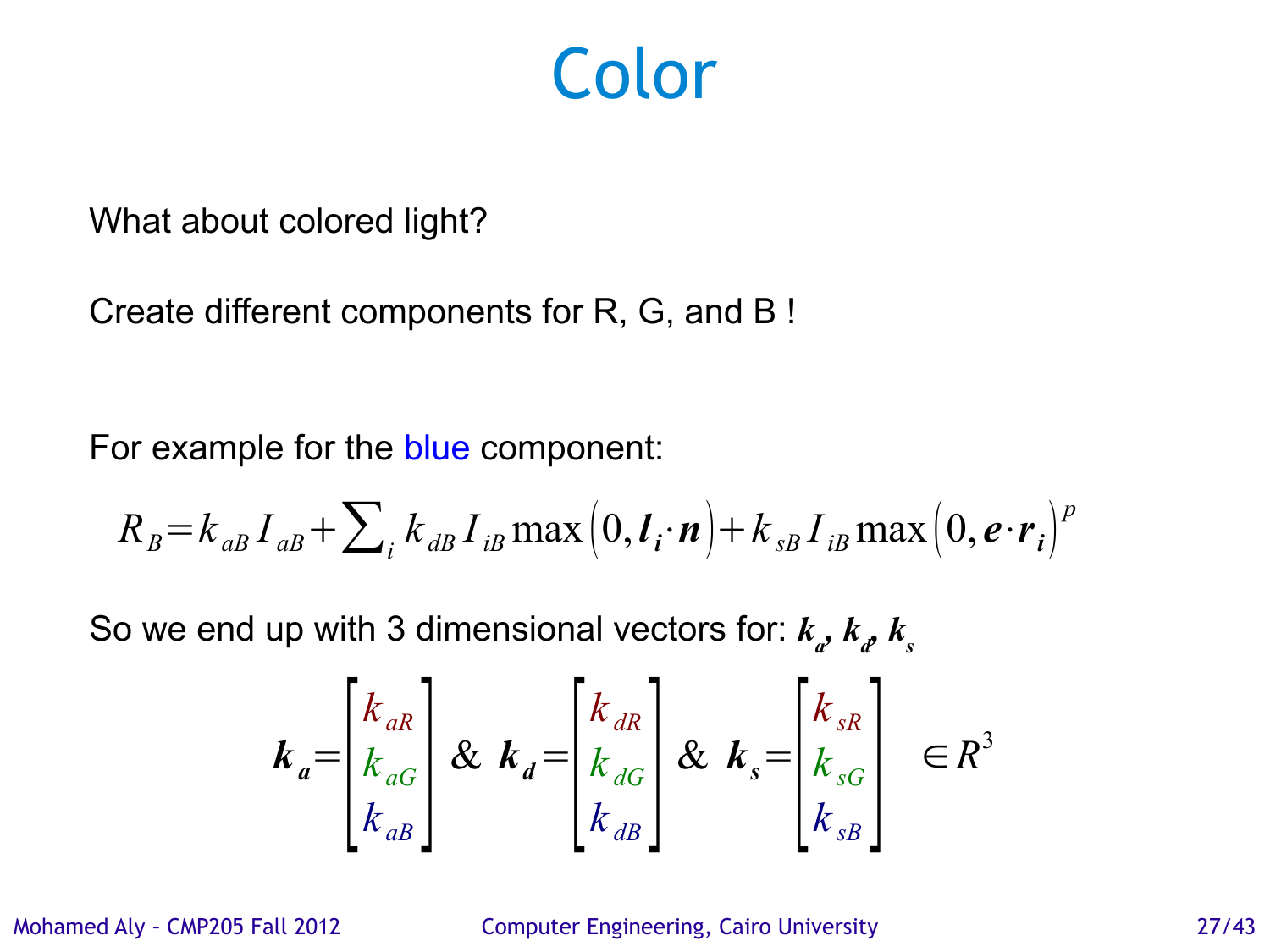### Light Sources



#### Point Light Source

Mohamed Aly – CMP205 Fall 2012 Computer Engineering, Cairo University 28/43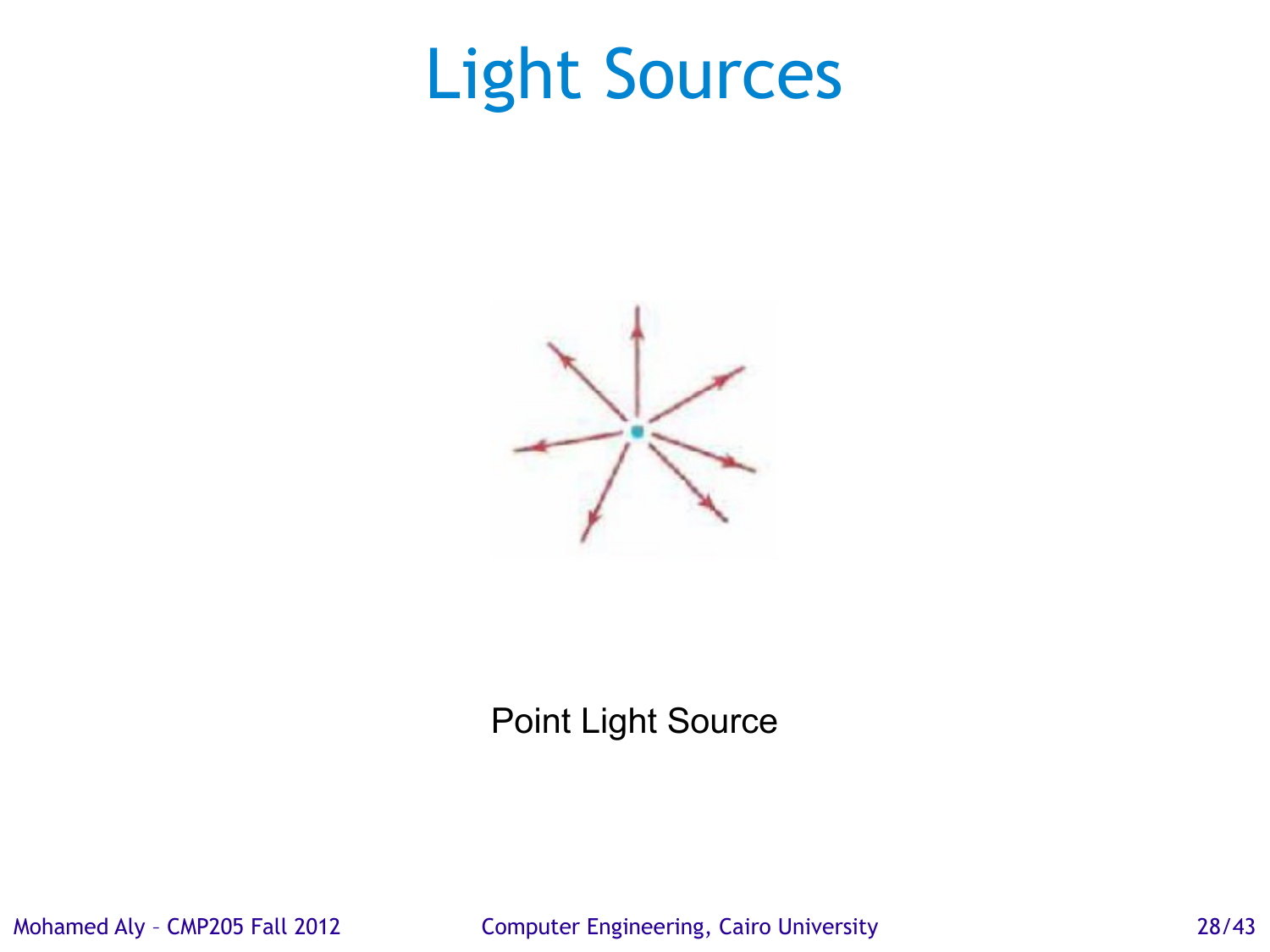### Light Sources

Point Light Source at Infinity Directional Light Source

Mohamed Aly – CMP205 Fall 2012 Computer Engineering, Cairo University 29/43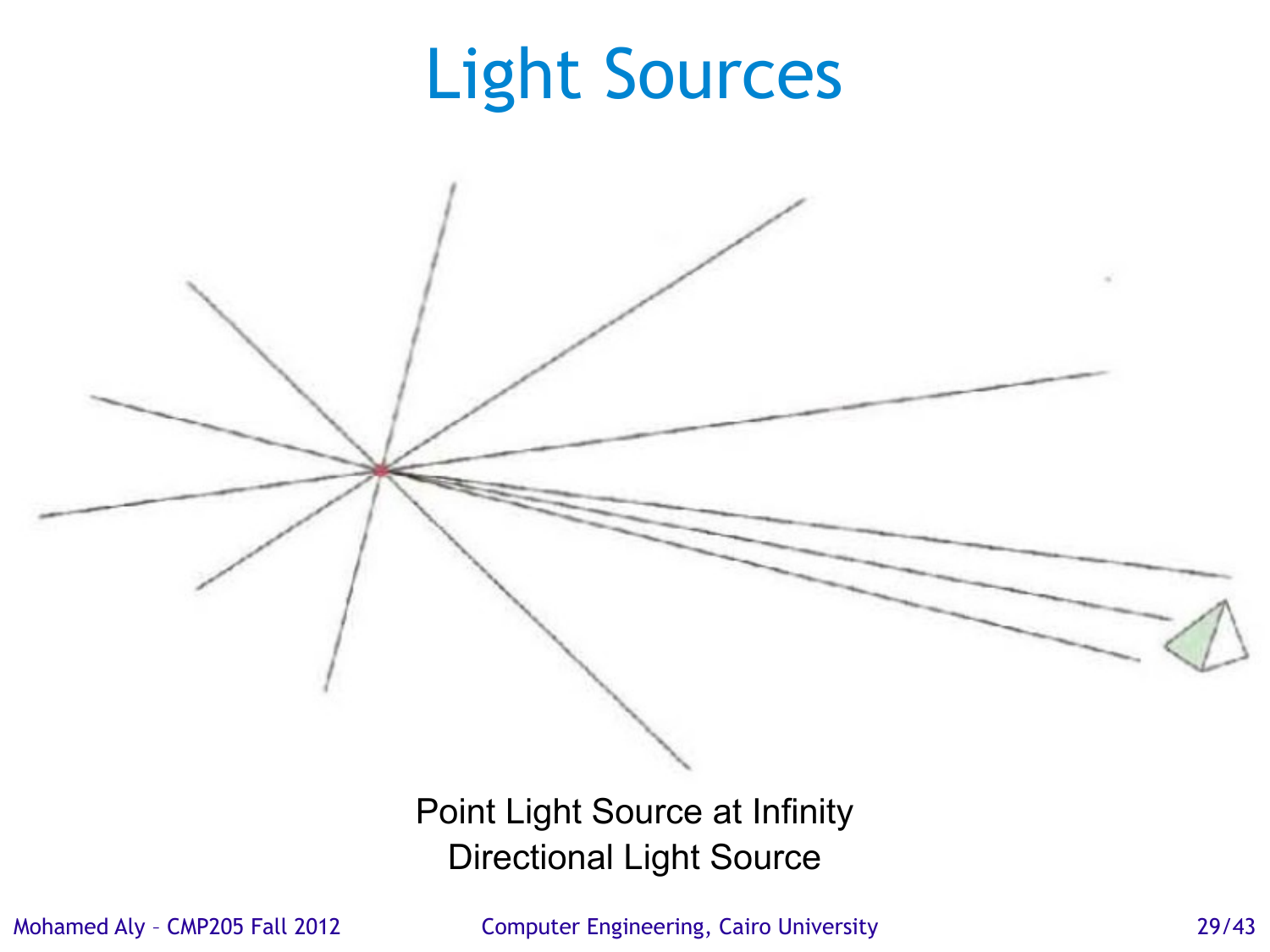

Spotlight Light Source

Mohamed Aly - CMP205 Fall 2012 Computer Engineering, Cairo University 30/43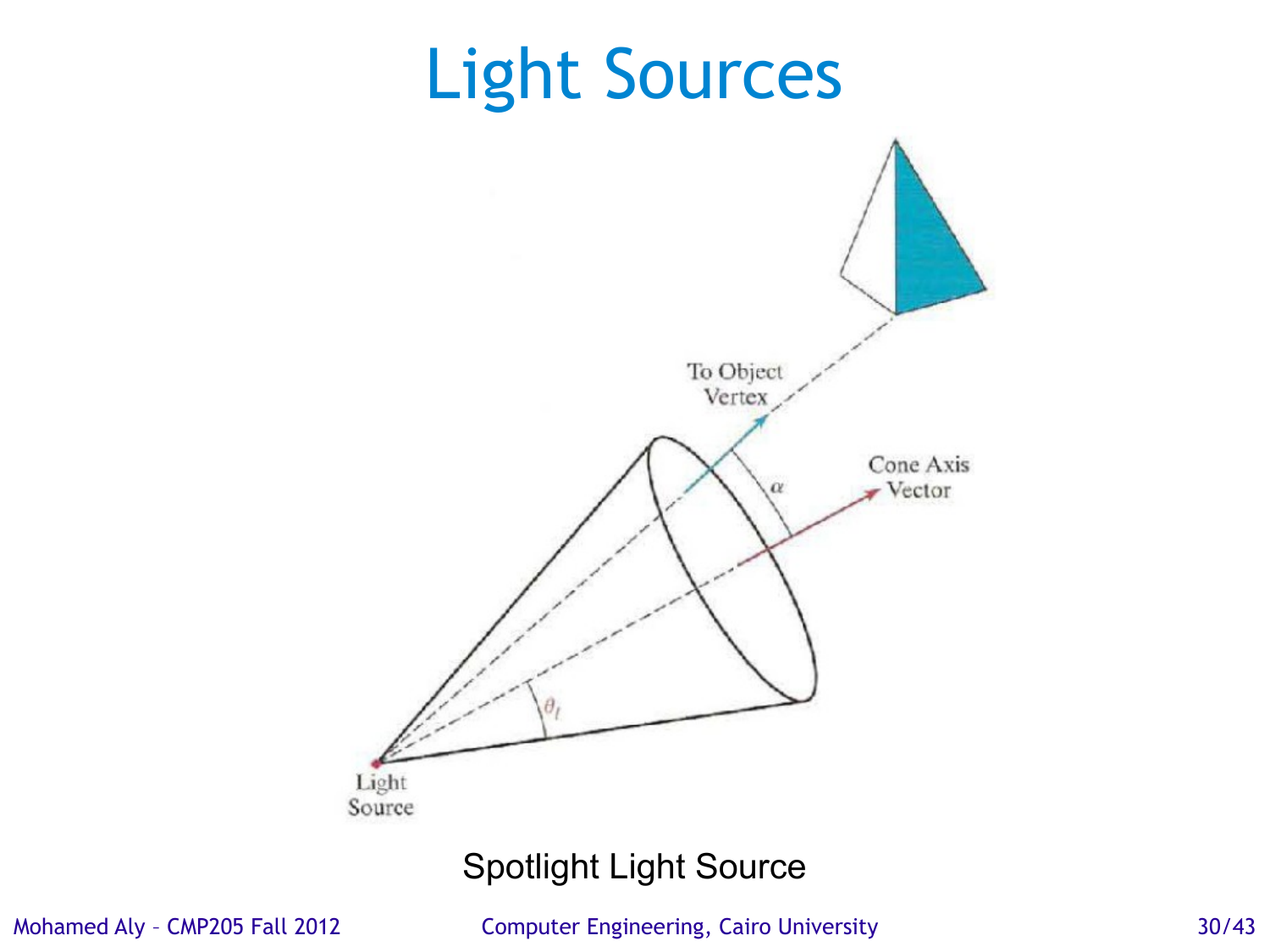### Light Sources



#### Point Vs Directional Light Sources

Mohamed Aly - CMP205 Fall 2012 Computer Engineering, Cairo University 31/43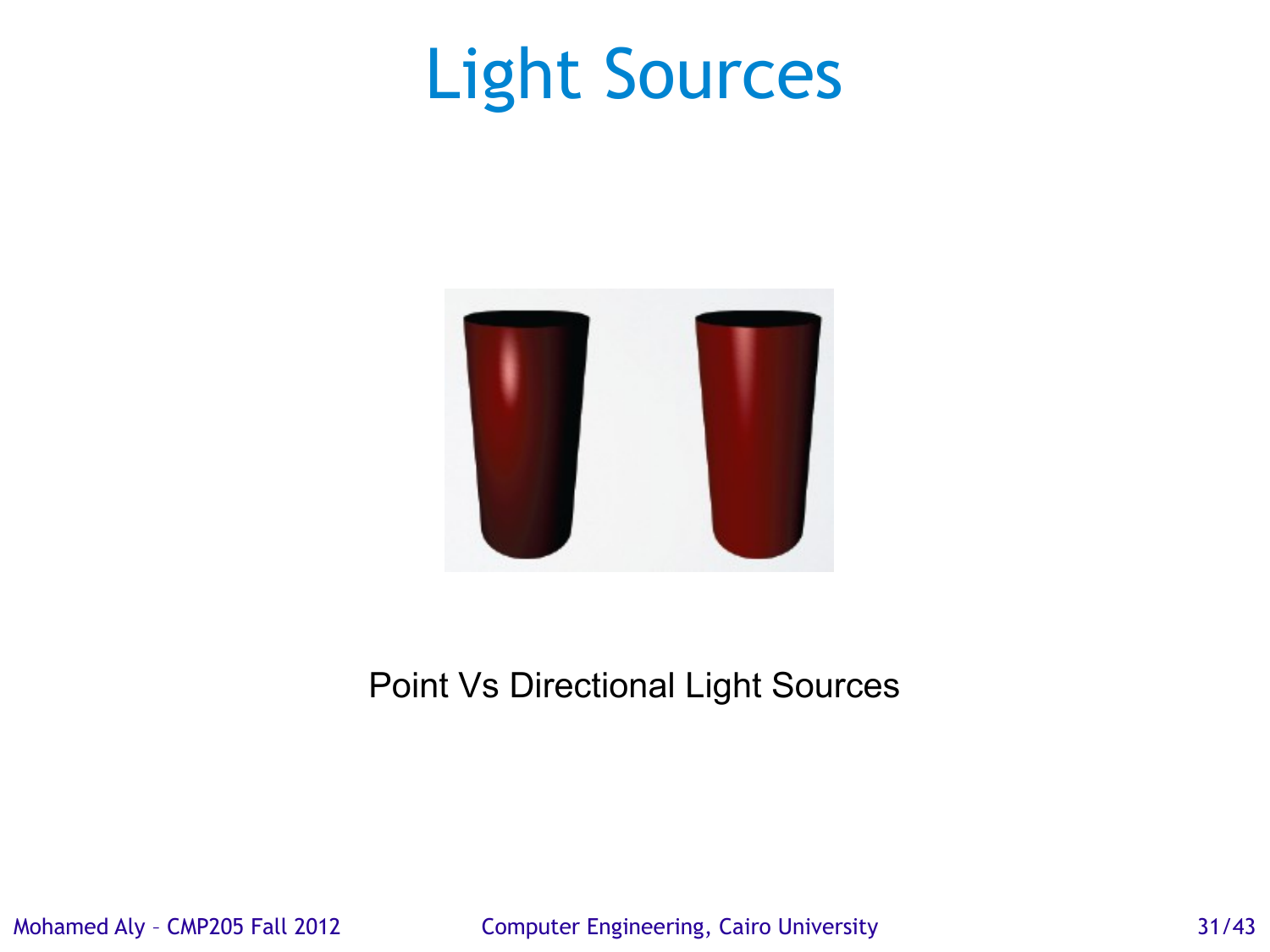### Surface Normals

Vector normal to all tangent vectors





$$
n = a \times b
$$

#### Mohamed Aly – CMP205 Fall 2012 Computer Engineering, Cairo University 32/43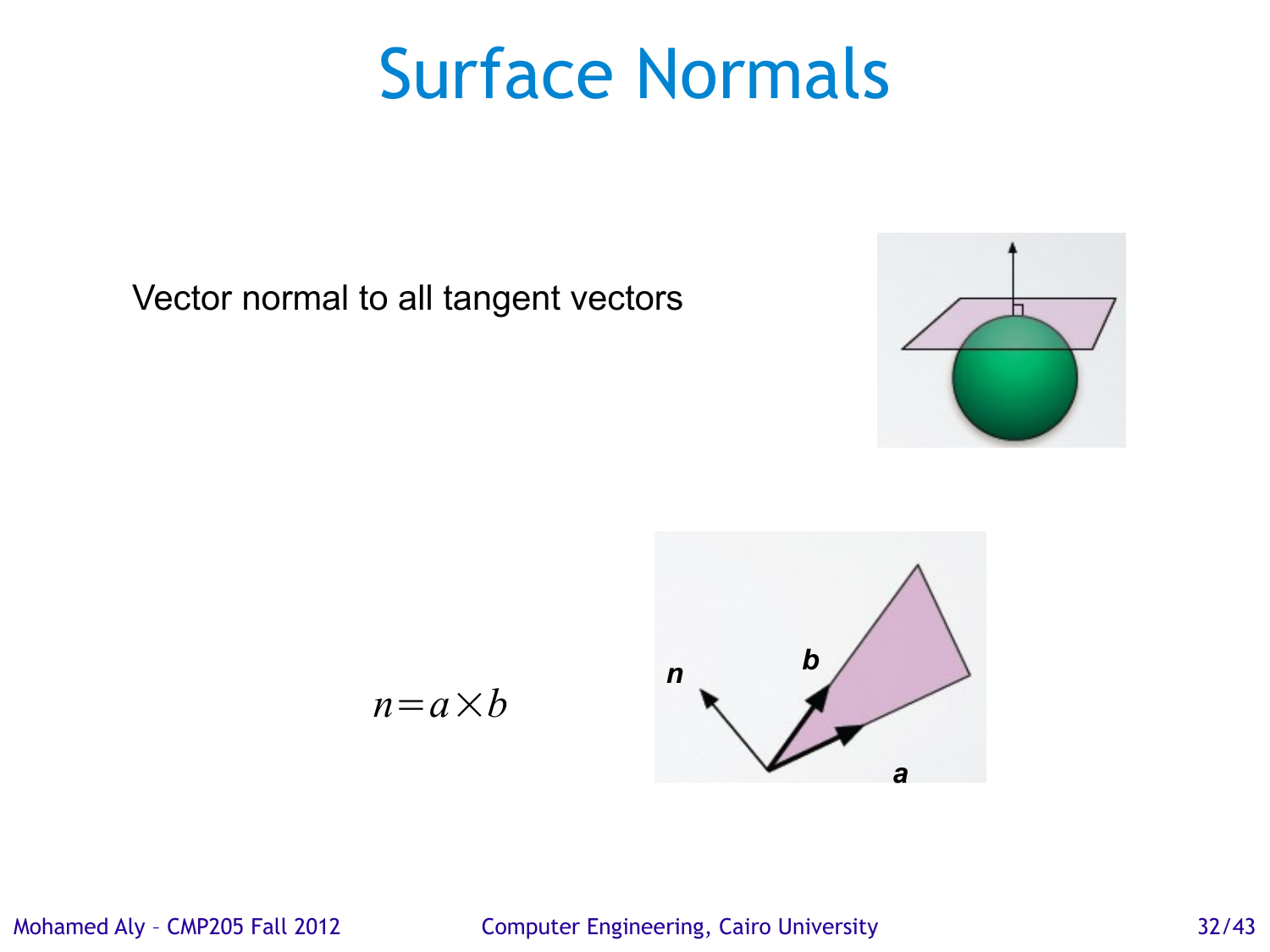### Surface Rendering

Now we can compute light reflected from any surface point





How can we rasterize a triangle to get pixel values ?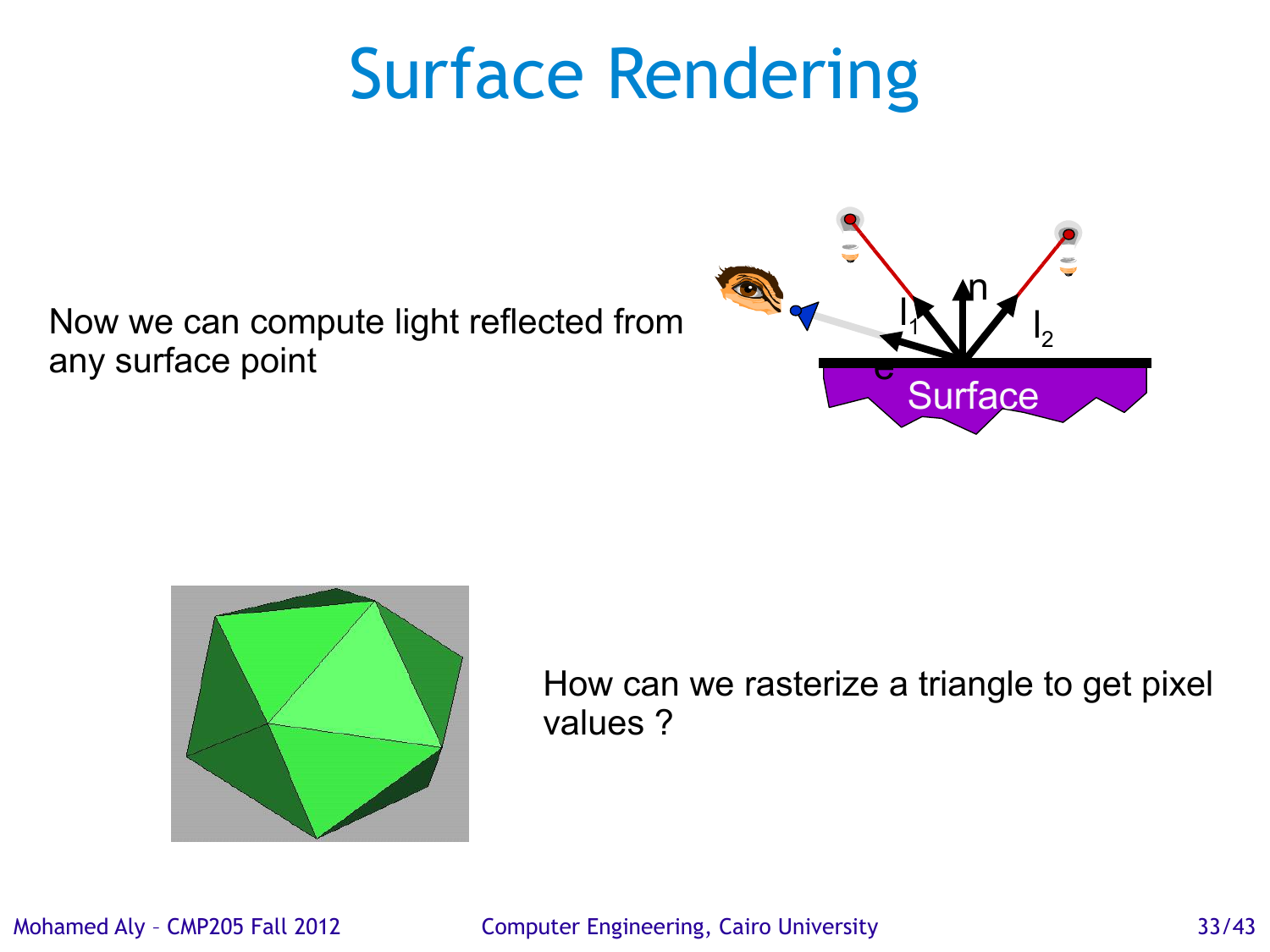## Flat Shading



- Every triangle has only surface normal
- One computation per triangle
- One color per triangle

- Very cheap
- Faceted appearance
- Surfaces not smooth

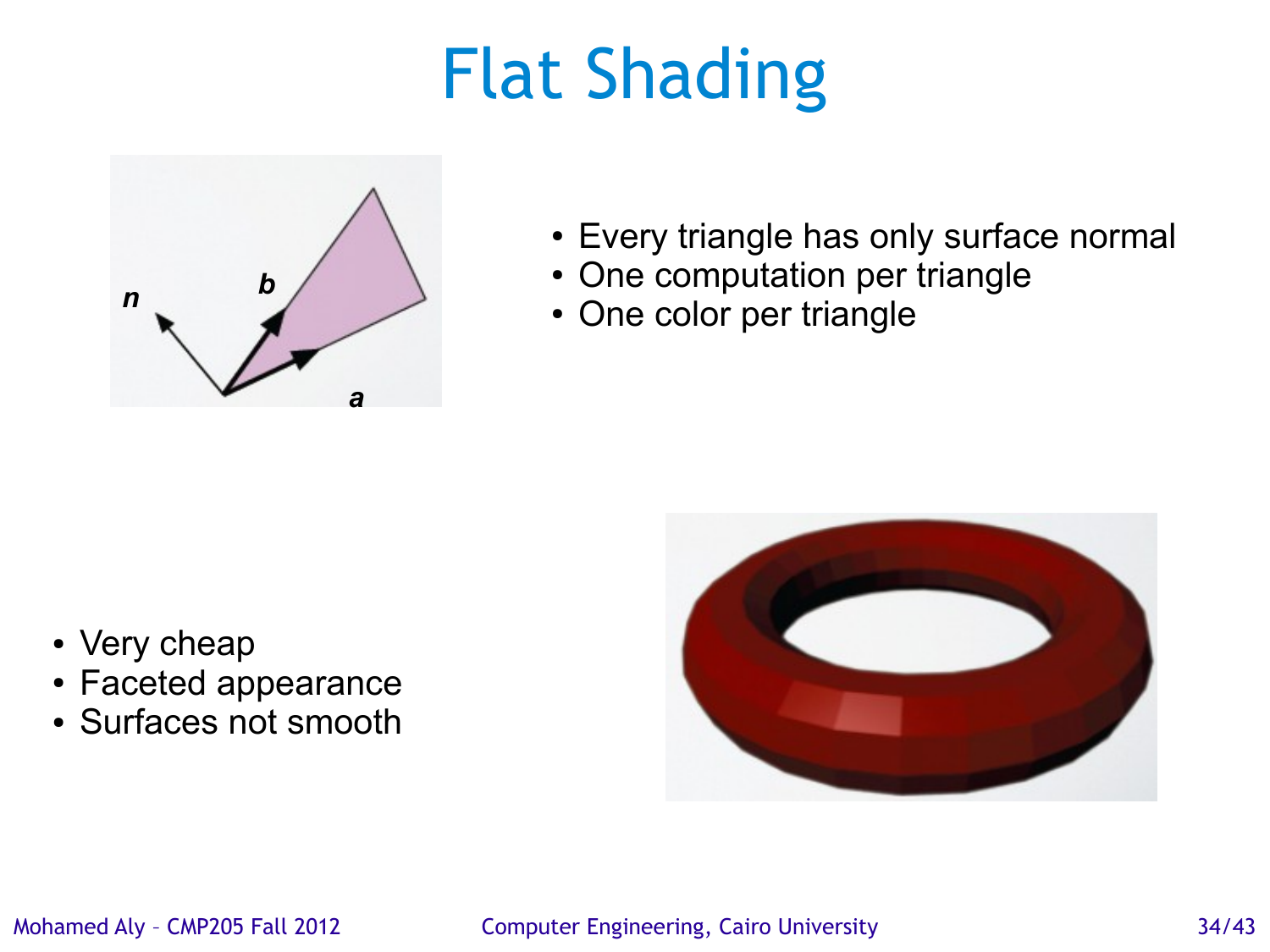### Flat Shading



Light direction not constant ! Viewing direction not constant !



Accurate when:

- Surface is already faceted
- Light source too far from surface
- Viewing direction too far from surface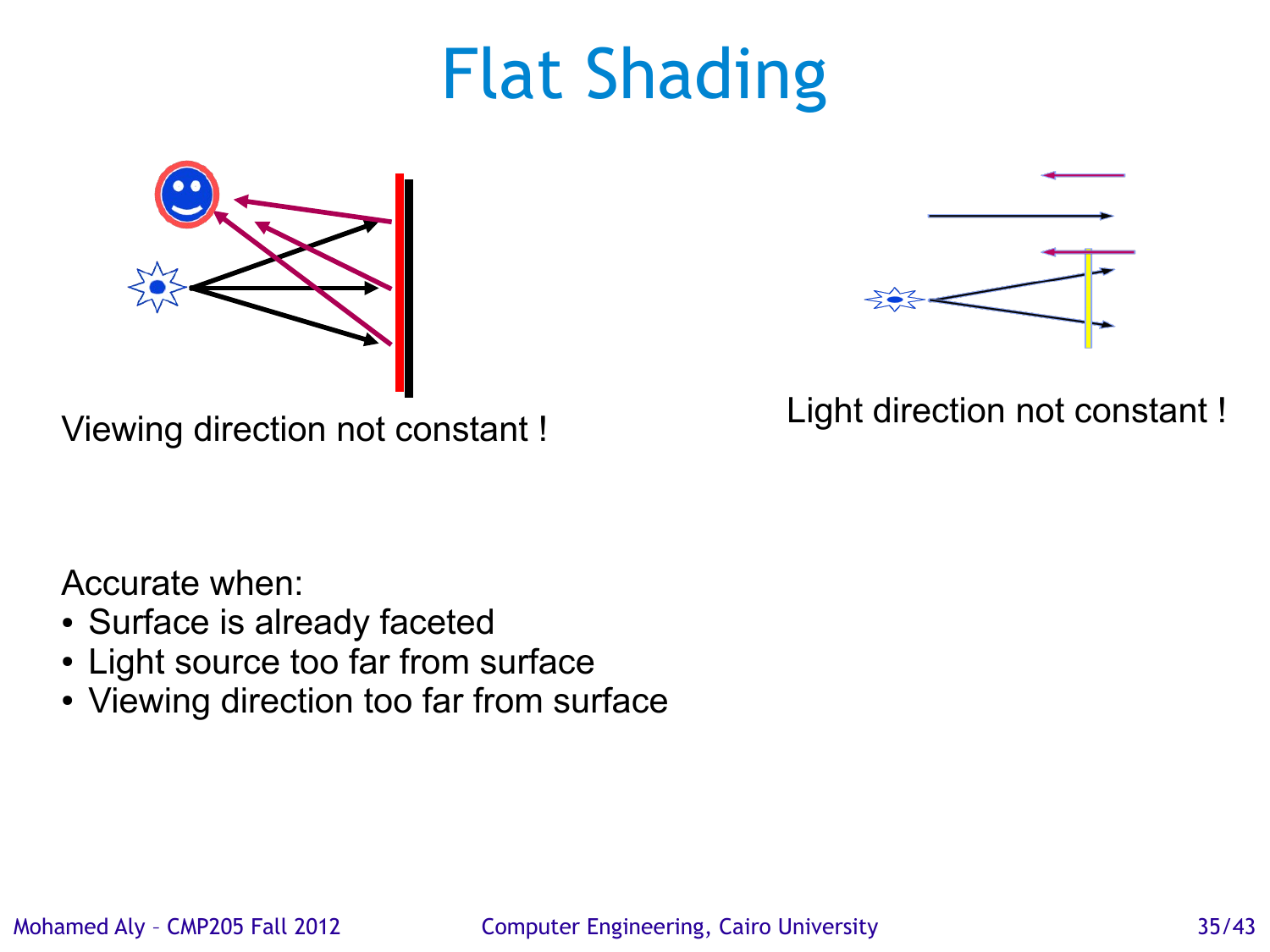### Gourard Shading

- Normal vector at each vertex
- Can be
	- Average of face normals
	- Model supplied
- Used for shading



Vertex Normals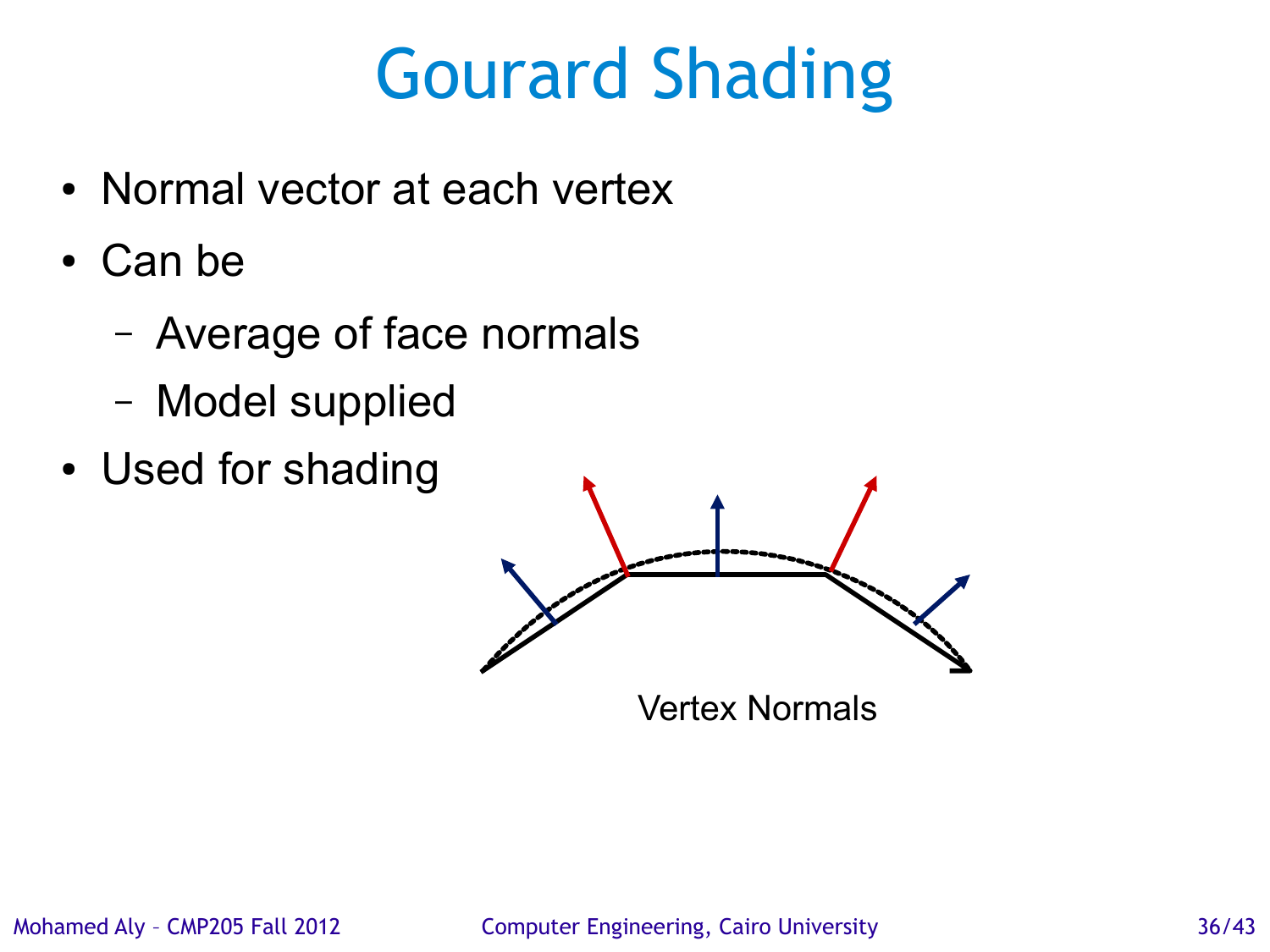## Gourard Shading

- Compute shading at each vertex using vertex normal
- Interpolate across triangle using Barycentric Coordinates`
- Pros
	- Better than flat
	- Fast
- Cons
	- Bad speculars
	- Mach bands

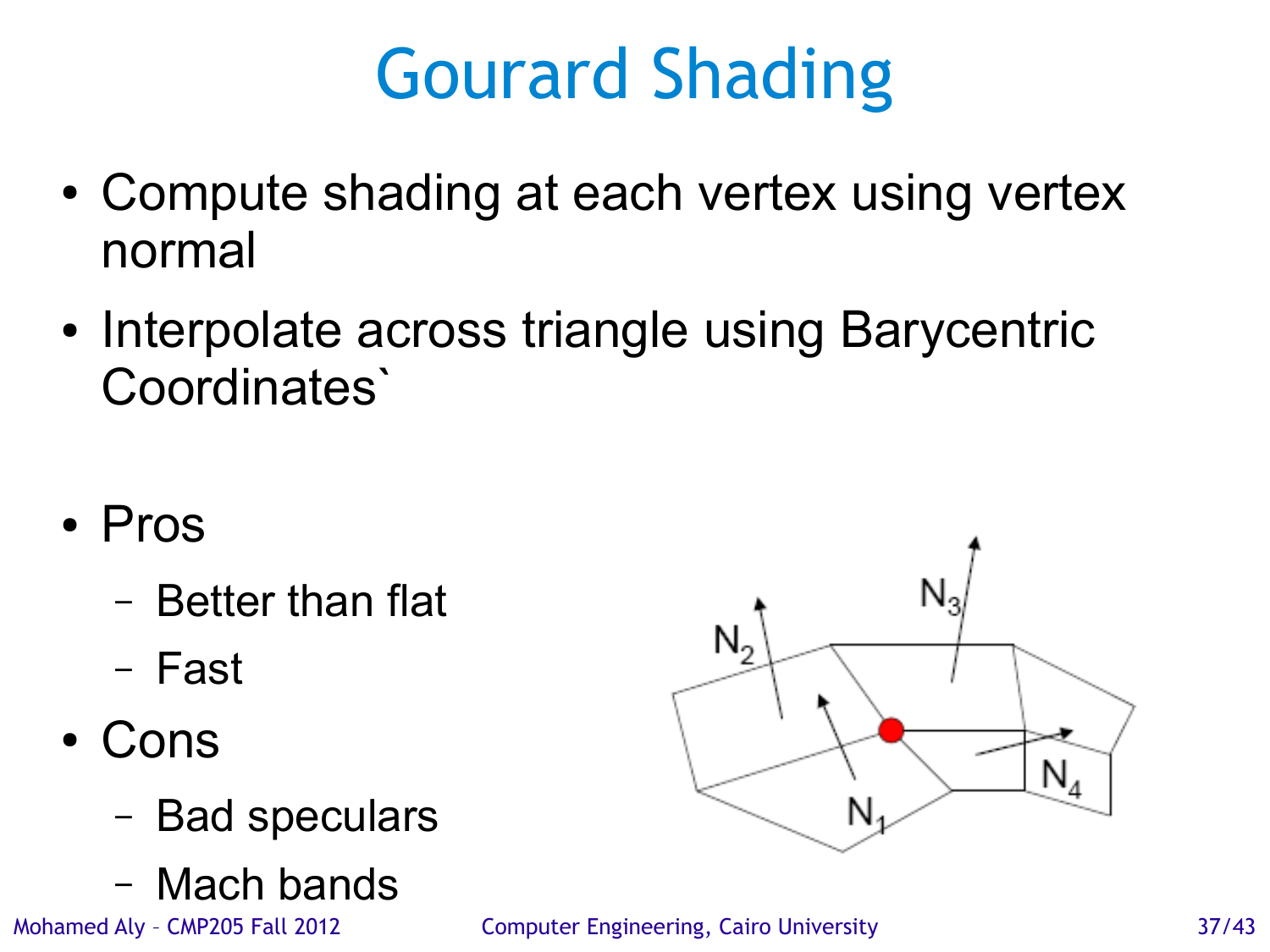### Gourard Shading



Mohamed Aly - CMP205 Fall 2012 Computer Engineering, Cairo University 38/43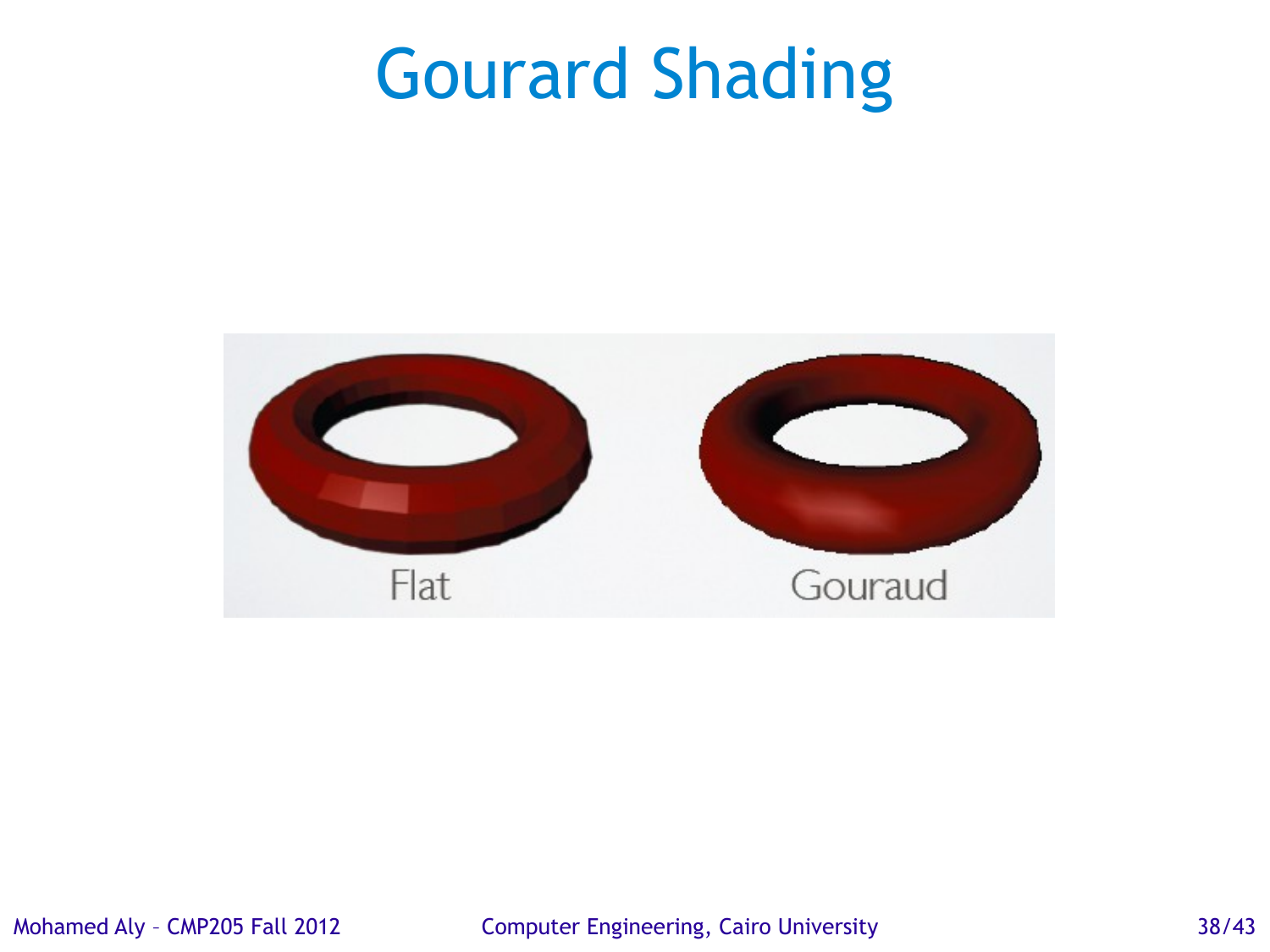### Gourard shading



<http://www.edcenter.sdsu.edu/slides/GA/visteacher/>

Mohamed Aly - CMP205 Fall 2012 Computer Engineering, Cairo University 39/43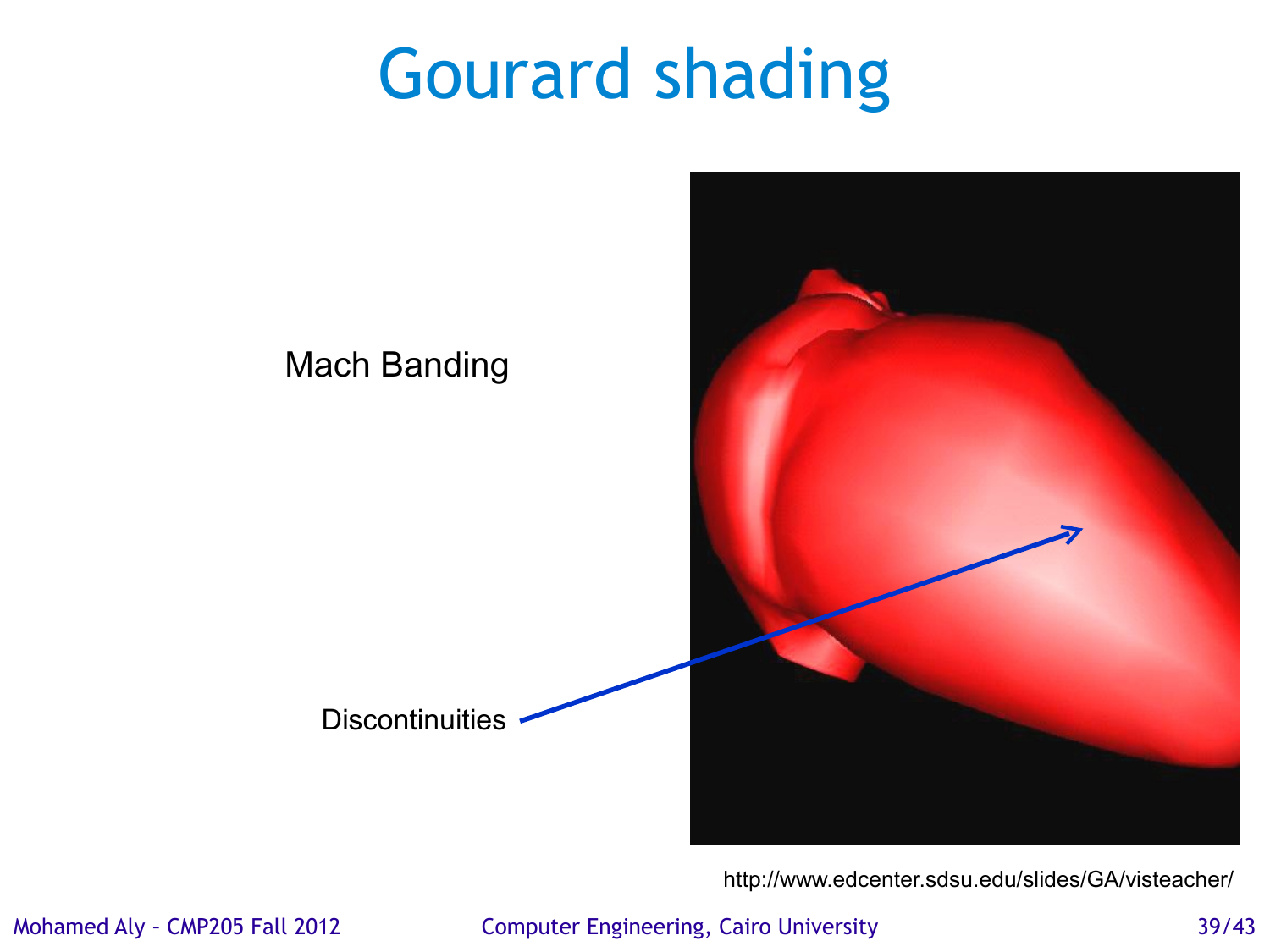## Phong Shading

- Interpolate surface normals at each pixel *not* intensities. *How?*
- Compute shading at each pixel
- Very expensive!

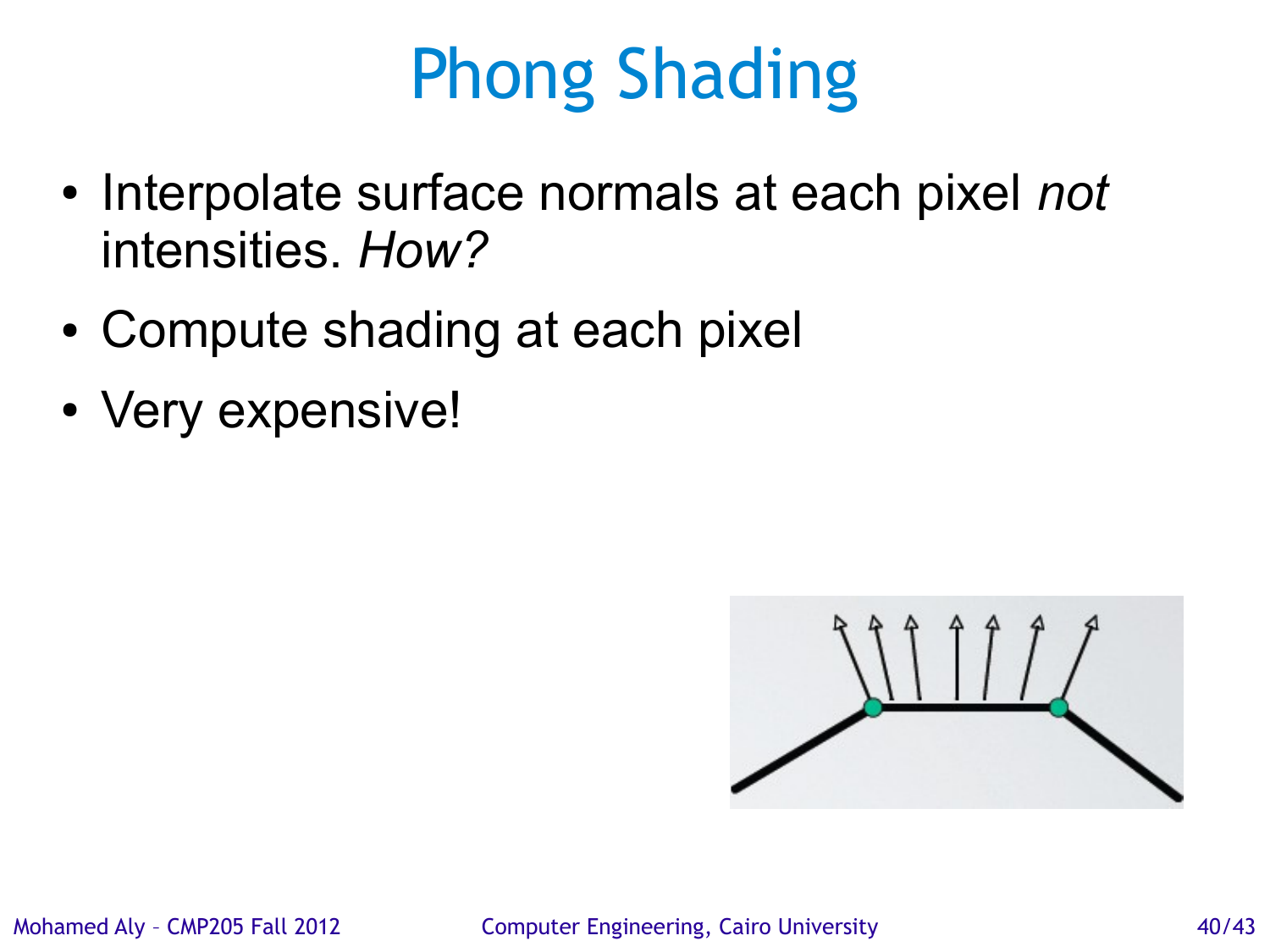### Phong Shading



Mohamed Aly – CMP205 Fall 2012 Computer Engineering, Cairo University 41/43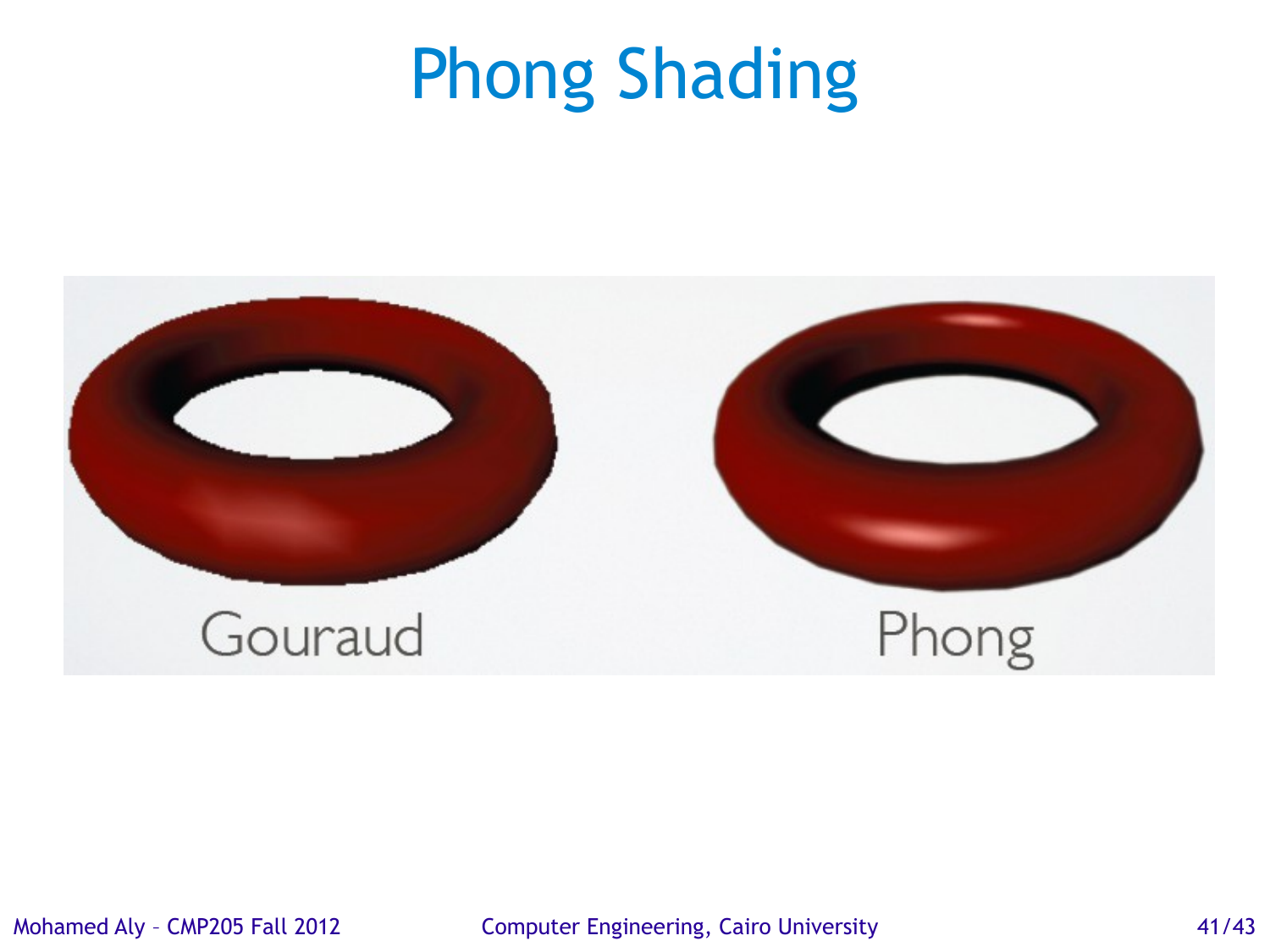### Surface Shading





Gourard Shading **Phong Shading** 

Mohamed Aly – CMP205 Fall 2012 Computer Engineering, Cairo University 42/43



Ambient **Flat Shading**